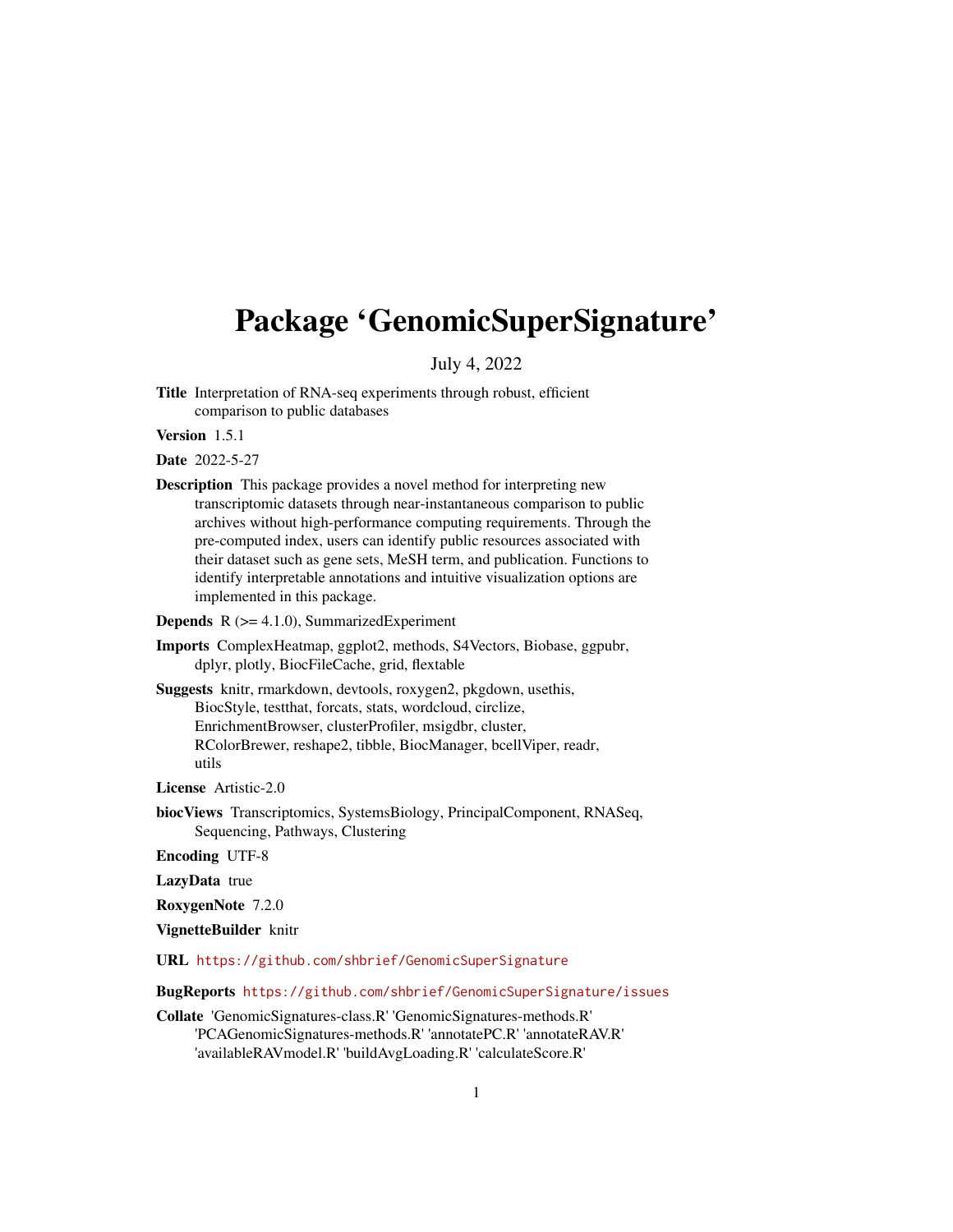'data.R' 'drawWordcloud.R' 'extractPC.R' 'findSignature.R' 'findStudiesInCluster.R' 'funcForGSEA.R' 'getMetadata.R' 'getModel.R' 'heatmapTable.R' 'plotAnnotatedPCA.R' 'plotValidate.R' 'rmNaInf.R' 'rowNorm.R' 'sampleScoreHeatmap.R' 'subsetEnrichedPathways.R' 'utils.R' 'validate.R' 'validatedSignatures.R'

git\_url https://git.bioconductor.org/packages/GenomicSuperSignature

git\_branch master

git\_last\_commit 7d65b98

git\_last\_commit\_date 2022-05-27

Date/Publication 2022-07-04

Author Sehyun Oh [aut, cre], Levi Waldron [aut], Sean Davis [aut]

Maintainer Sehyun Oh <shbrief@gmail.com>

# R topics documented:

| 3                                                                                                                    |
|----------------------------------------------------------------------------------------------------------------------|
| $\Delta$ loadingCor $\ldots \ldots \ldots \ldots \ldots \ldots \ldots \ldots \ldots \ldots \ldots$<br>$\overline{4}$ |
| $\overline{4}$                                                                                                       |
| 5                                                                                                                    |
| 6                                                                                                                    |
| $\overline{7}$                                                                                                       |
| $\overline{7}$                                                                                                       |
| 8                                                                                                                    |
| 9                                                                                                                    |
| 10<br>droplist                                                                                                       |
| 11                                                                                                                   |
| 11                                                                                                                   |
| 12                                                                                                                   |
| 13                                                                                                                   |
| 13                                                                                                                   |
| 14                                                                                                                   |
| 15                                                                                                                   |
| 16                                                                                                                   |
| 17                                                                                                                   |
| 18                                                                                                                   |
| 18                                                                                                                   |
| 20                                                                                                                   |
| 21                                                                                                                   |
| 22                                                                                                                   |
| 22                                                                                                                   |
| 23                                                                                                                   |
| 23                                                                                                                   |
| 24                                                                                                                   |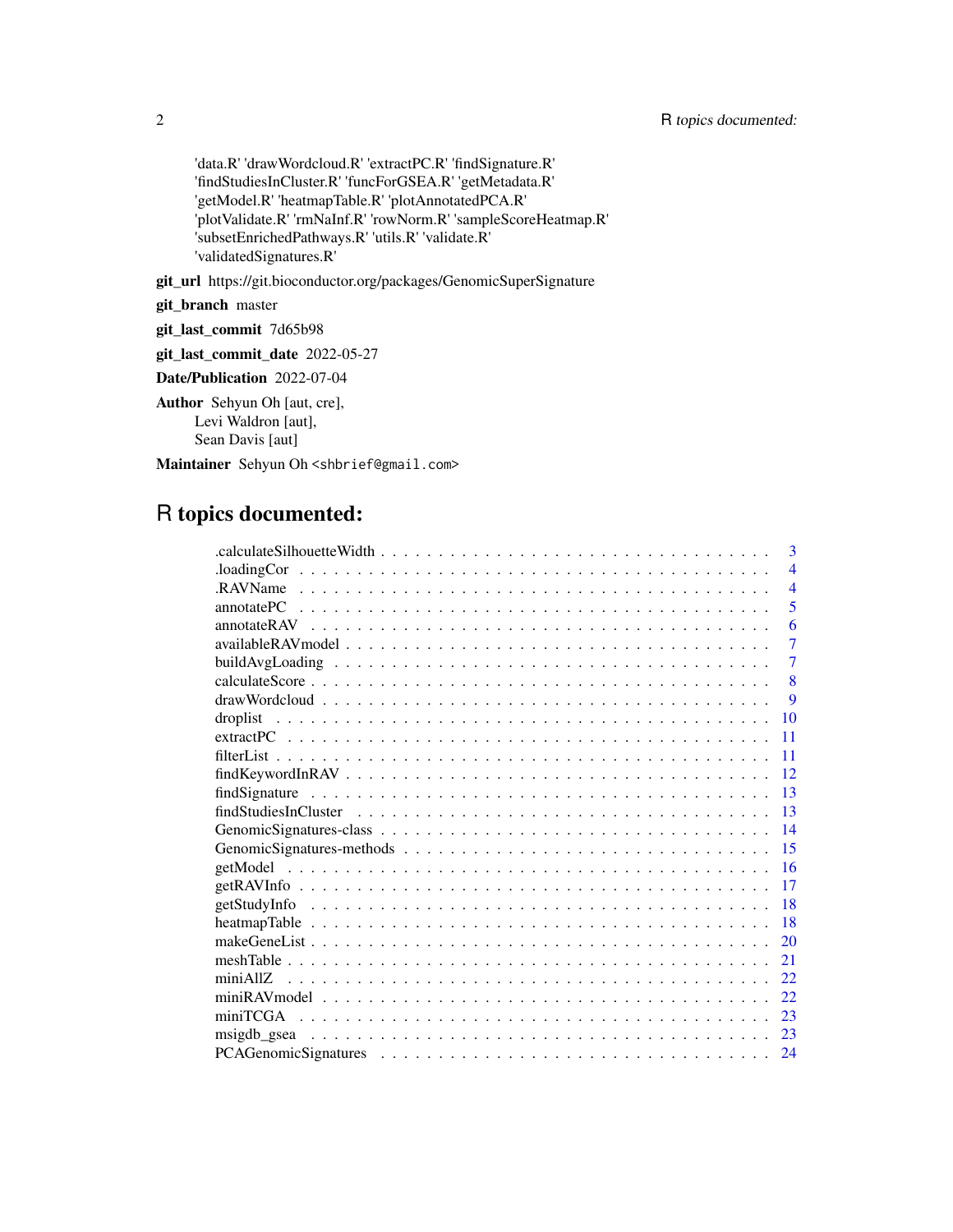<span id="page-2-0"></span>

| Index | 40 |
|-------|----|

.calculateSilhouetteWidth

*Calculate Silhouette Information of RAVs*

# Description

The silhouette value is a measure of how similar an object is to its own cluster (cohesion) compared to other clusters (separation). The silhouette width ranges from -1 to +1, where a high value indicates that the object is well matched to its own cluster and poorly matched to neighboring clusters.

# Usage

.calculateSilhouetteWidth(dat, kmeansRes)

# Arguments

| dat       | A matrix with all the top PCs from training data to be clustered. |
|-----------|-------------------------------------------------------------------|
| kmeansRes | Output from stats:: kmeans.                                       |

#### Value

Silhouette-class object, which is an n x 3 matrix with attributes.

#### See Also

[kmeans](#page-0-0)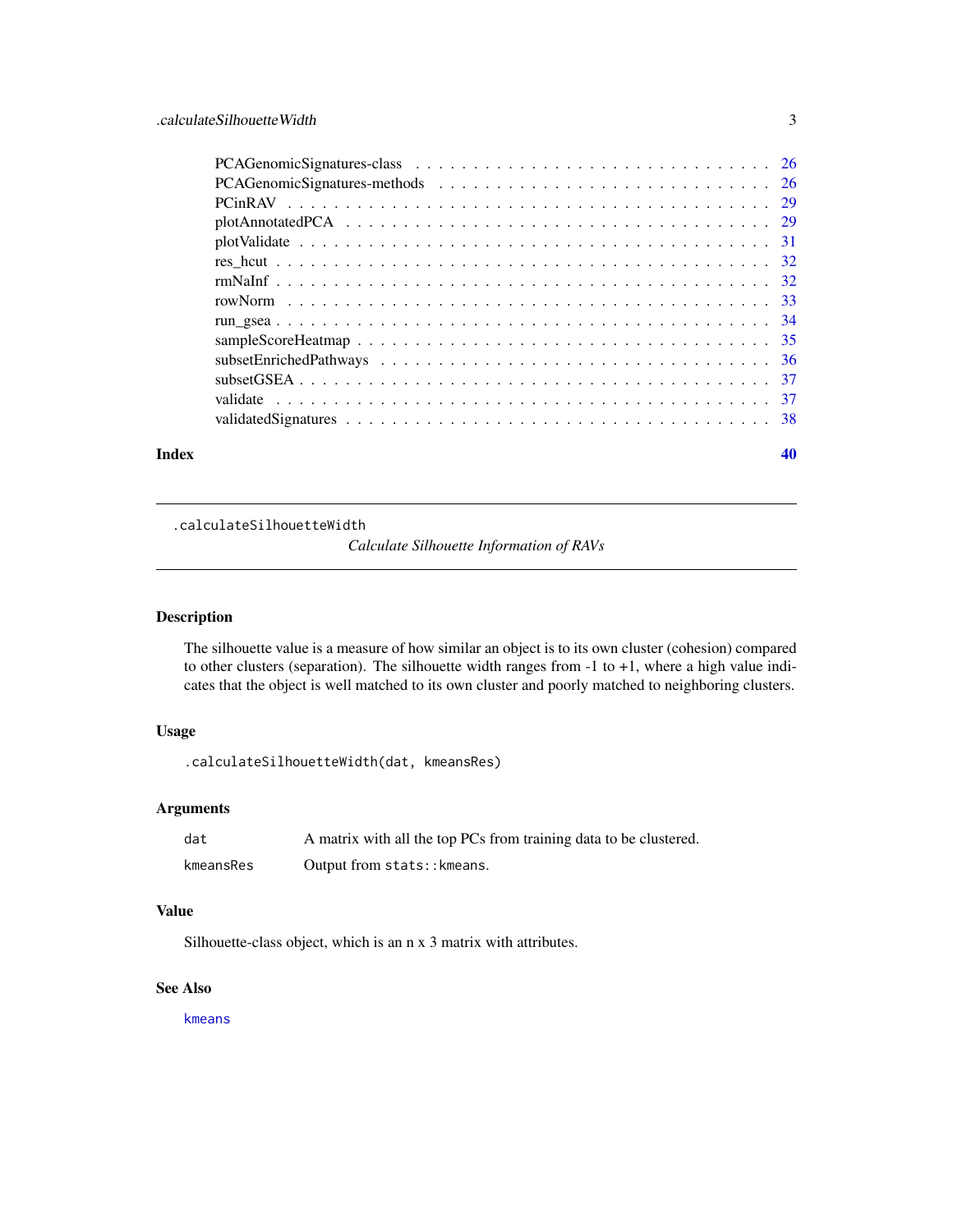<span id="page-3-0"></span>

# Description

Validating new dataset

#### Usage

```
.loadingCor(dataset, avgLoading, method = "pearson", scale = FALSE)
```
# Arguments

| dataset    | A gene expression profile to be validated. Different classes of objects can be<br>used including ExpressionSet, SummarizedExperiment, RangedSummarized-<br>Experiment, or matrix. Rownames (genes) should be in symbol format. If it<br>is a matrix, genes should be in rows and samples in columns. |
|------------|------------------------------------------------------------------------------------------------------------------------------------------------------------------------------------------------------------------------------------------------------------------------------------------------------|
| avgLoading | A matrix with genes by RAVs.                                                                                                                                                                                                                                                                         |
| method     | A character string indicating which correlation coefficient is to be computed.<br>One of "pearson" (default), "kendall", or "spearman": can be abbreviated.                                                                                                                                          |
| scale      | Default is FALSE. If it is set to TRUE, dataset will be row normalized by rowNorm<br>function.                                                                                                                                                                                                       |

#### Value

A matrix of Pearson correlation coefficient (default, defined through method argument) between RAVs (row) and the top 8 PCs from the datasets (column)

.RAVName *Formatting RAV name*

# Description

Keep the name with 'k + cluster number + number of  $PCs$  + number of unique studies' info during the model construction to make it easy to keep track of them, but at the PCAGenomicSignaturesclass object building step, covert them into 'RAV + cluster number'.

# Usage

 $.RAVName(x, ...)$ 

# Arguments

|                   | PCAGenomicSignatures object                    |
|-------------------|------------------------------------------------|
| $\cdot\cdot\cdot$ | Additional arguments for supporting functions. |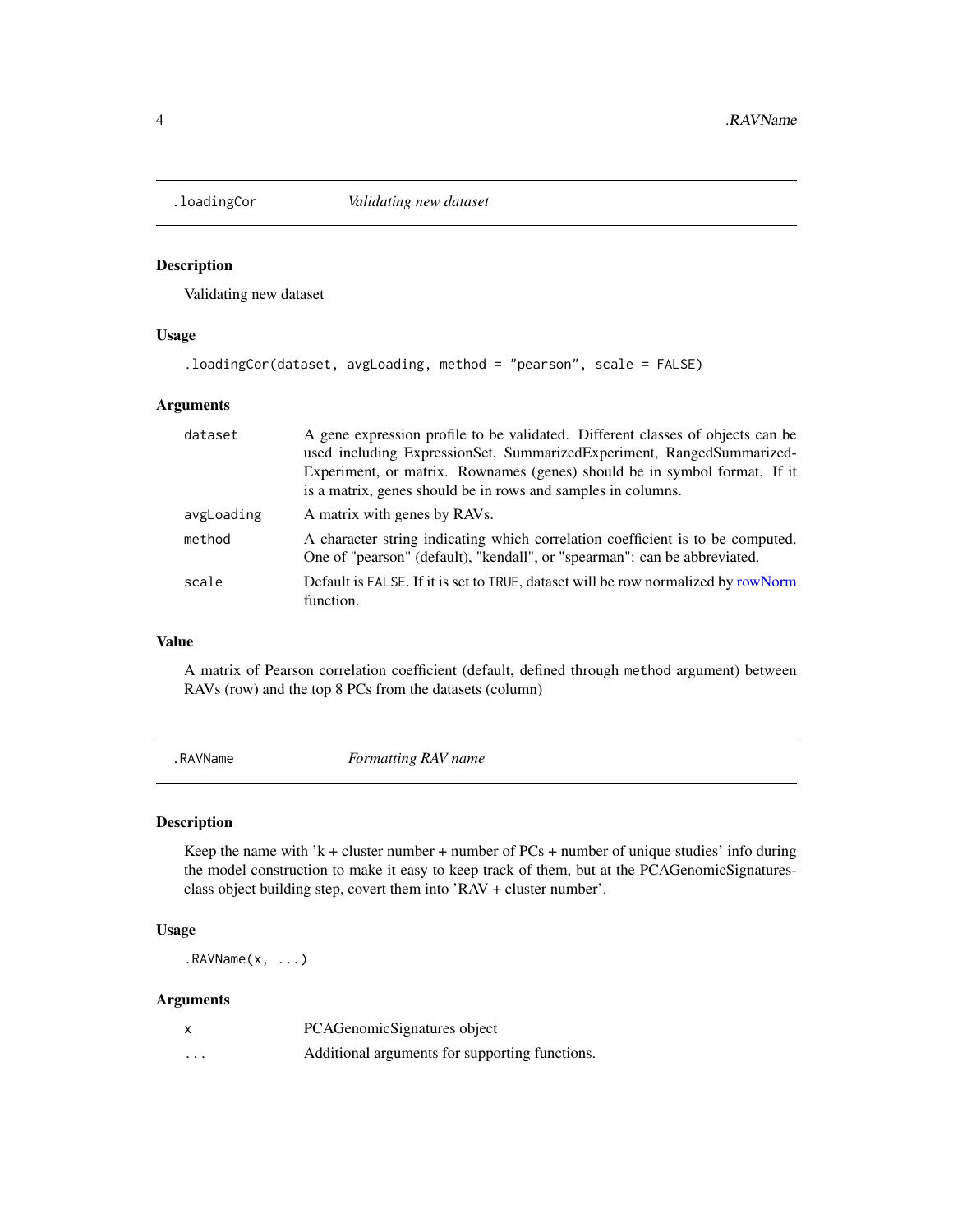#### <span id="page-4-0"></span>annotate $PC$  5

# Value

a character vector

annotatePC *Annotate top PCs from the dataset*

# Description

This function finds the RAV with the highest validation score (including RAVs with negative silhouette width) for specified PC of the dataset and returns the top enriched pathways.

# Usage

```
annotatePC(
 PCnum,
  val_all,
 RAVmodel,
 n = 5,
  scoreCutoff = 0.5,
  nesCutoff = NULL,
  simplify = TRUE,
  abs = FALSE,trimed_pathway_len = 45
\mathcal{L}
```
# Arguments

| PCnum              | A numeric vector. PC number of your dataset that you want to get the annotation<br>results. The vector can contain any integer number among 1:8.                                                                                                                                                                                                                        |
|--------------------|-------------------------------------------------------------------------------------------------------------------------------------------------------------------------------------------------------------------------------------------------------------------------------------------------------------------------------------------------------------------------|
| val_all            | The output from validate                                                                                                                                                                                                                                                                                                                                                |
| RAVmodel           | The RAV model used to generate the input for the argument, val_all.                                                                                                                                                                                                                                                                                                     |
| n                  | An integer. Default is 5. The number of the top enriched pathways to print out.<br>If there are fewer than n pathways passed the cutoff, it will print out NA.                                                                                                                                                                                                          |
| scoreCutoff        | A numeric value for the minimum correlation. Default is 0.5.                                                                                                                                                                                                                                                                                                            |
| nesCutoff          | A numeric value for the minimum NES. Default is NULL and the suggested value<br>is $3$ .                                                                                                                                                                                                                                                                                |
| simplify           | A logical. Under default (TRUE), the output will be a data frame with the number<br>of column same as the length of PCnum argument, and the number of row same<br>as the n argument. If it is set to FALSE, the output will be a list with the length of<br>PCnum argument, where each element is a data frame containing detailed GSEA<br>output of enriched pathways. |
| abs                | Default is FALSE. If it's set to TRUE, the enriched pathways will be listed based<br>on abs (NES).                                                                                                                                                                                                                                                                      |
| trimed_pathway_len |                                                                                                                                                                                                                                                                                                                                                                         |
|                    | Positive inter values, which is the display width of pathway names. Default is<br>45.                                                                                                                                                                                                                                                                                   |
|                    |                                                                                                                                                                                                                                                                                                                                                                         |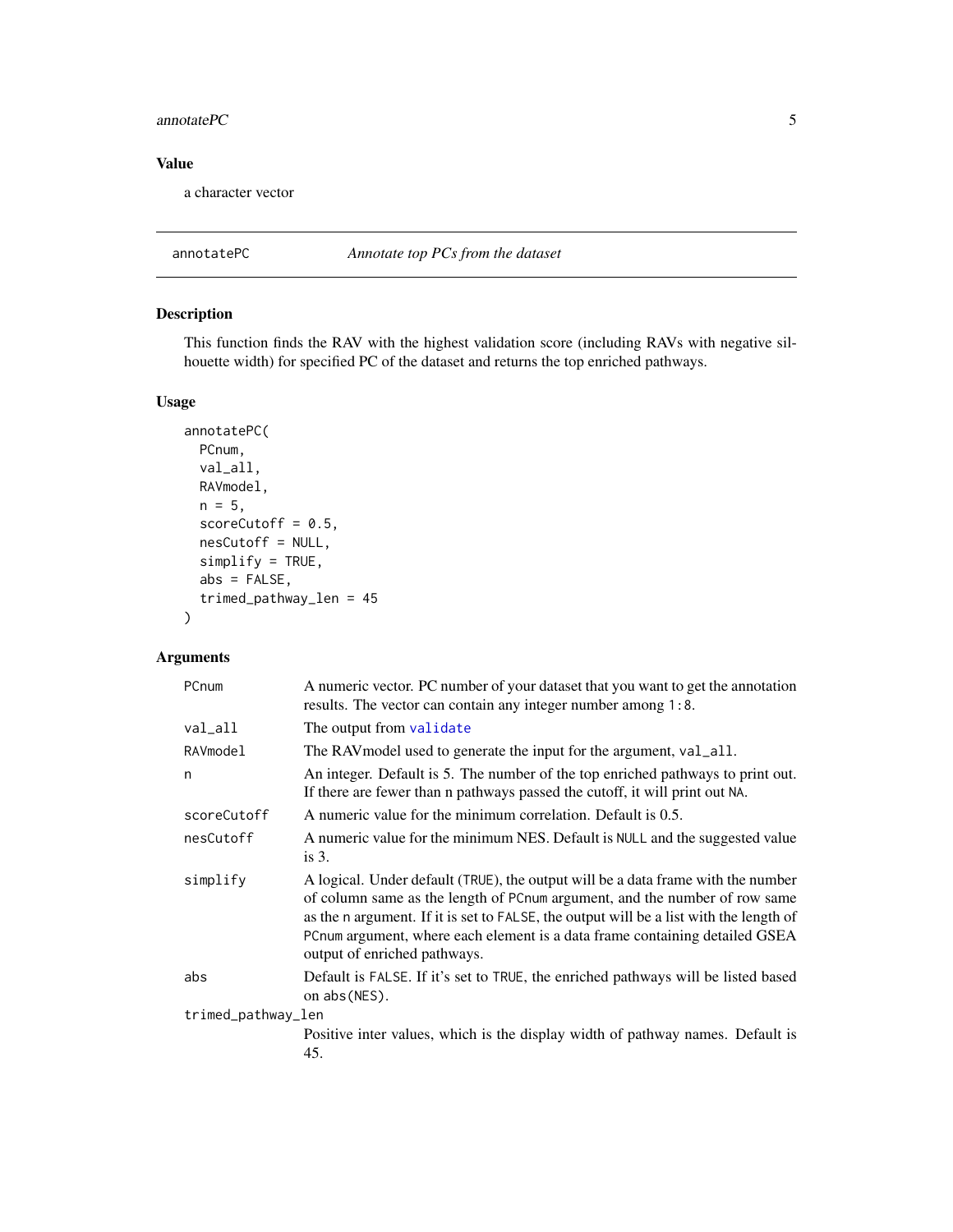# <span id="page-5-0"></span>Value

A data frame of a list based on the simplify argument. Check the output detail above.

#### Examples

```
data(miniRAVmodel)
library(bcellViper)
data(bcellViper)
val_all <- validate(dset, miniRAVmodel)
annotatePC(2, val_all, miniRAVmodel)
```
annotateRAV *Search the top enriched pathways for RAV*

# Description

Search the top enriched pathways for RAV

# Usage

```
annotateRAV(RAVmodel, ind, n = 5, abs = FALSE)
```
# Arguments

| RAVmodel | PCAGenomicSignatures object.                                                                       |
|----------|----------------------------------------------------------------------------------------------------|
| ind      | An integer for RAV you want to check the enriched pathways.                                        |
| n        | A number of top enriched pathways to output. Default is 5.                                         |
| abs      | Default is FALSE. If it's set to TRUE, the enriched pathways will be listed based<br>on abs (NES). |

# Value

A data frame with n rows and 4 columns; Description, NES, pvalue, and qvalues

# Examples

```
data(miniRAVmodel)
annotateRAV(miniRAVmodel, ind = 695)
```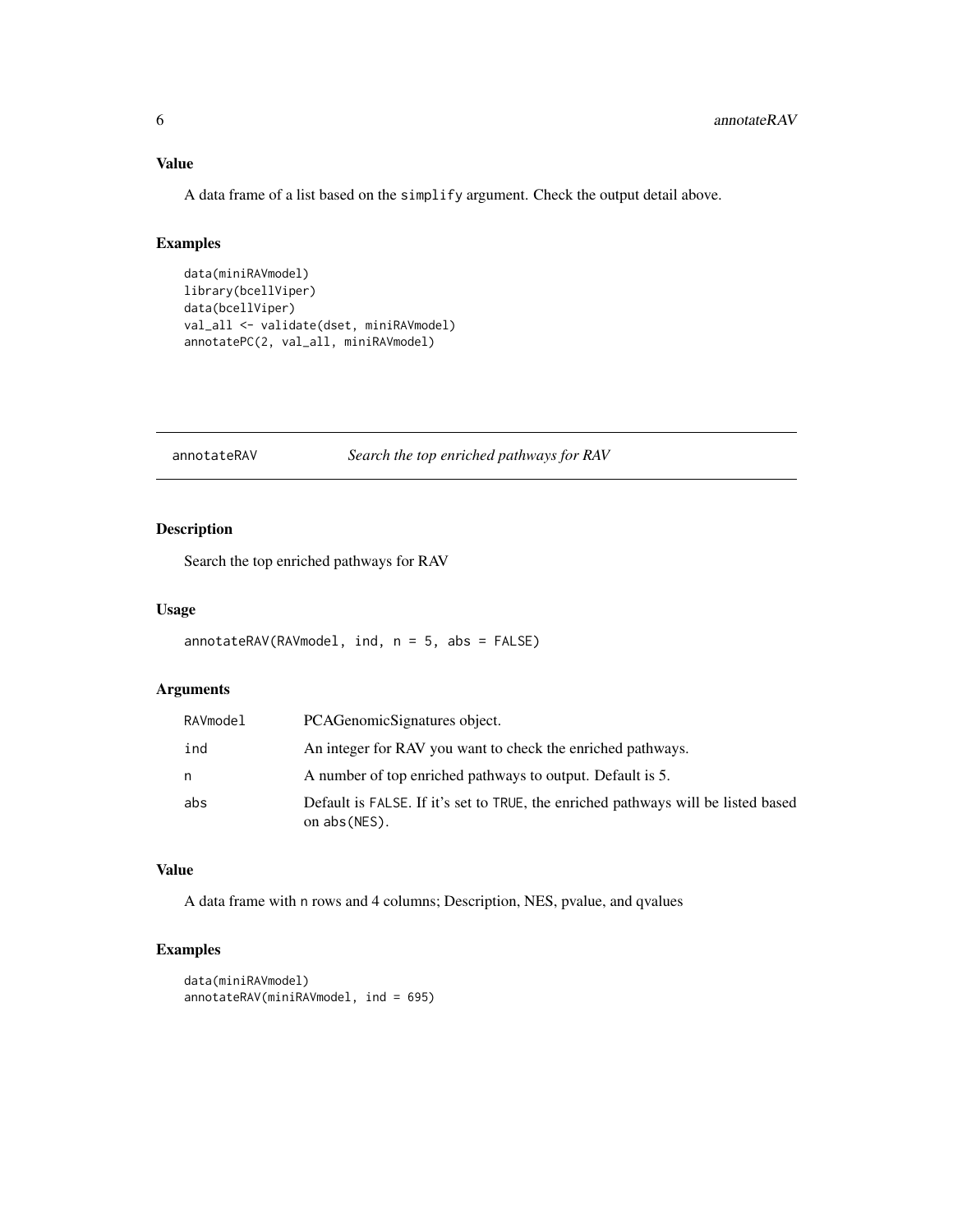<span id="page-6-0"></span>availableRAVmodel *List the available RAVmodels*

#### Description

List the available RAVmodels

#### Usage

```
availableRAVmodel(simplify = TRUE)
```
#### Arguments

simplify Default is TRUE. If it is set to FALSE, the additional metadata of different versions of RAVmodel

# Value

Under the default, this function will return a data frame with four columns - prior, version, update, pkg\_version.

- prior : Different gene sets used for RAVmodel annotation. Currently, two are available C2 for MSigDB C2 (curated gene sets), and PLIERpriors for bloodCellMarkersIRISDMAP, svmMarkers, and canonicalPathways
- version : RAV model's version, which can be an input for version argument of [getModel](#page-15-1) function
- update : Date the RAVmodel is updated
- pkg\_version : Compatible version of GenomicSuperSignature

### Examples

availableRAVmodel()

<span id="page-6-1"></span>buildAvgLoading *Calculate average loadings of each cluster*

# Description

Calculate average loadings of each cluster

```
buildAvgLoading(dat, k, n = 20, cluster = NULL, study = TRUE)
```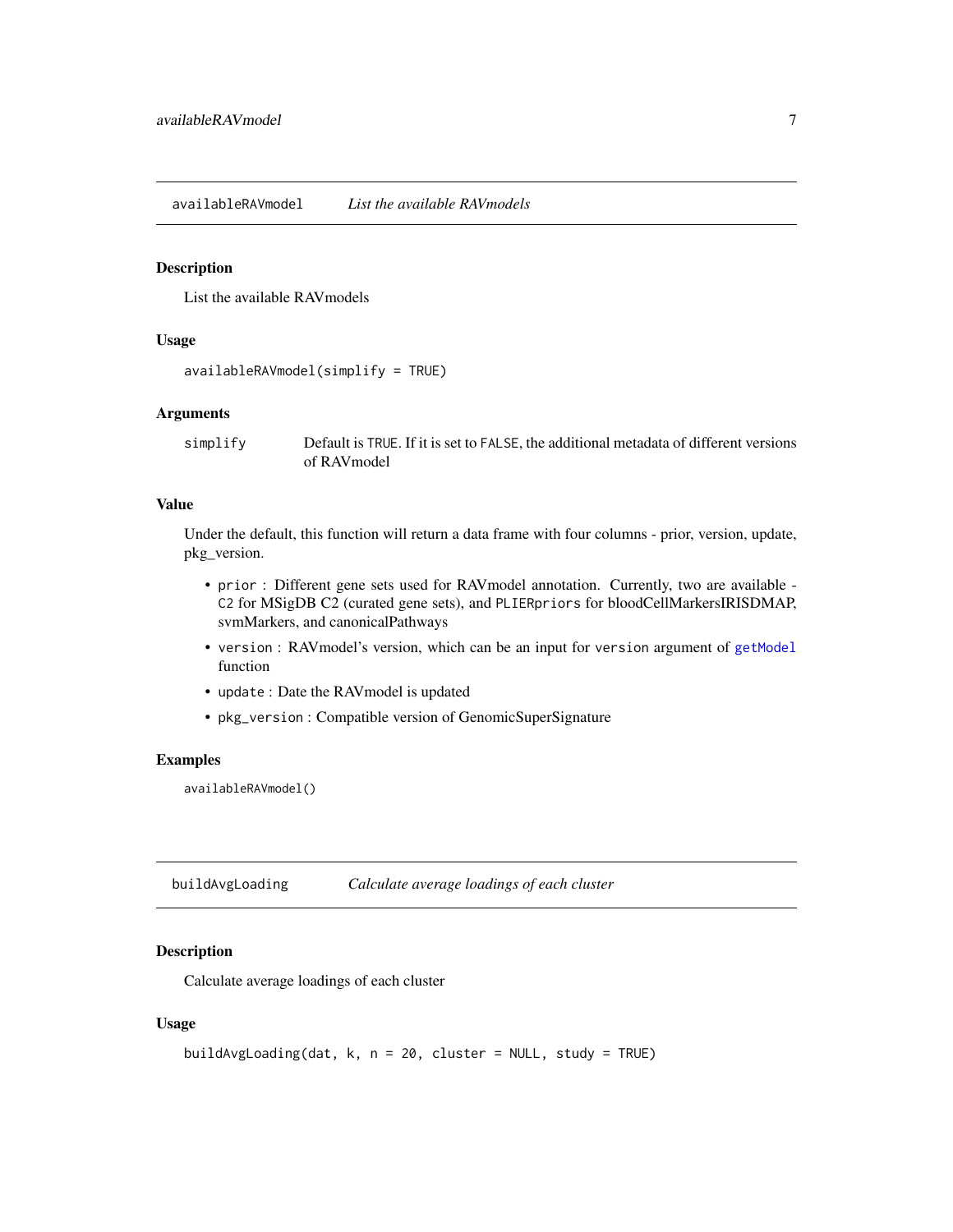# <span id="page-7-0"></span>Arguments

| dat     | A data frame. Each row represents principle components from different training<br>datasets. Columns are genes used for PCA analysis. |
|---------|--------------------------------------------------------------------------------------------------------------------------------------|
| k       | The number of clusters used for hierarchical clustering                                                                              |
| n       | The number of top principle components from each datasets used for model<br>building. Default is 20.                                 |
| cluster | Provide pre-defined cluster membership of your data.                                                                                 |
| study   | Under default (TRUE), studies involved in each cluster will be added in the out-<br>put.                                             |

## Value

A named list of 6 elements is returned. It contains:

cluster A numeric vector on cluster membership of PCs

size A integer vector on the size of clusters

avgLoading A matrix of average loadings. Columns for clusters and rows for genes

k The number of clusters

n The number of top PCs used for clustering

studies A list of character vector containing studies in each cluster

# Examples

```
data(miniAllZ)
data(res_hcut)
res <- buildAvgLoading(miniAllZ, k = 40, cluster = res_hcut$cluster)
```
<span id="page-7-1"></span>

| calculateScore | Calculate the validation score for a new dataset |  |
|----------------|--------------------------------------------------|--|
|                |                                                  |  |

# Description

Calculate the validation score for a new dataset

```
calculateScore(dataset, RAVmodel, rescale.after = TRUE)
```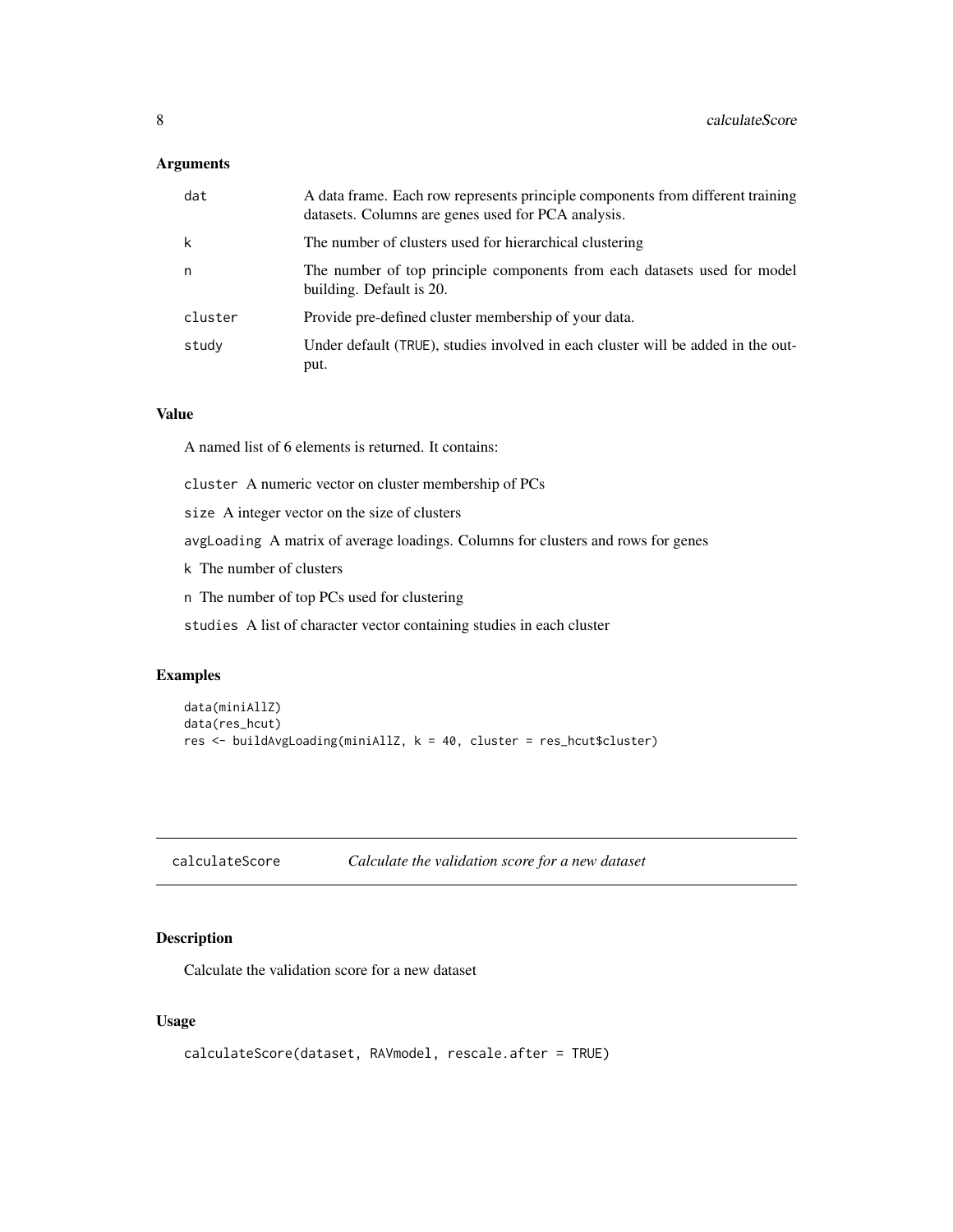# <span id="page-8-0"></span>drawWordcloud 9

### Arguments

| dataset       | A gene expression profile to be validated. Different classes of objects can be<br>used including ExpressionSet, SummarizedExperiment, RangedSummarized-<br>Experiment, or matrix. Rownames (genes) should be in symbol format. If it<br>is a matrix, genes should be in rows and samples in columns. |
|---------------|------------------------------------------------------------------------------------------------------------------------------------------------------------------------------------------------------------------------------------------------------------------------------------------------------|
| RAVmodel      | PCAGenomicSignatures object. A matrix of average loadings, an output from<br>build Avg Loading, can be directly provided.                                                                                                                                                                            |
| rescale.after | Under the default (TRUE), the continuous scores are rescaled post assignment,<br>so average loadings have the same standard deviation in different studies. If it<br>is FALSE, the rescaling of column (= dividing by sqrt(sum( $x^2$ ) is done before<br>score assignment.                          |

#### Value

A list containing the score matrices for input datasets. Scores are assigned to each sample (row) for each cluster (column).

# Examples

```
data(miniRAVmodel)
library(bcellViper)
data(bcellViper)
score <- calculateScore(dset, miniRAVmodel)
```

```
data(miniTCGA)
score <- calculateScore(miniTCGA, miniRAVmodel)
```
drawWordcloud *Draw wordcloud using the collection of RAVs' MeSH terms*

# Description

Plot a word cloud using the remaining MeSH terms in the selected RAV after user-defined filtering.

```
drawWordcloud(
  RAVmodel,
  ind,
  rm.noise = NULL,
  scale = c(3, 0.5),
  weighted = TRUE,
  drop = NULL,
  filterMessage = TRUE
\mathcal{L}
```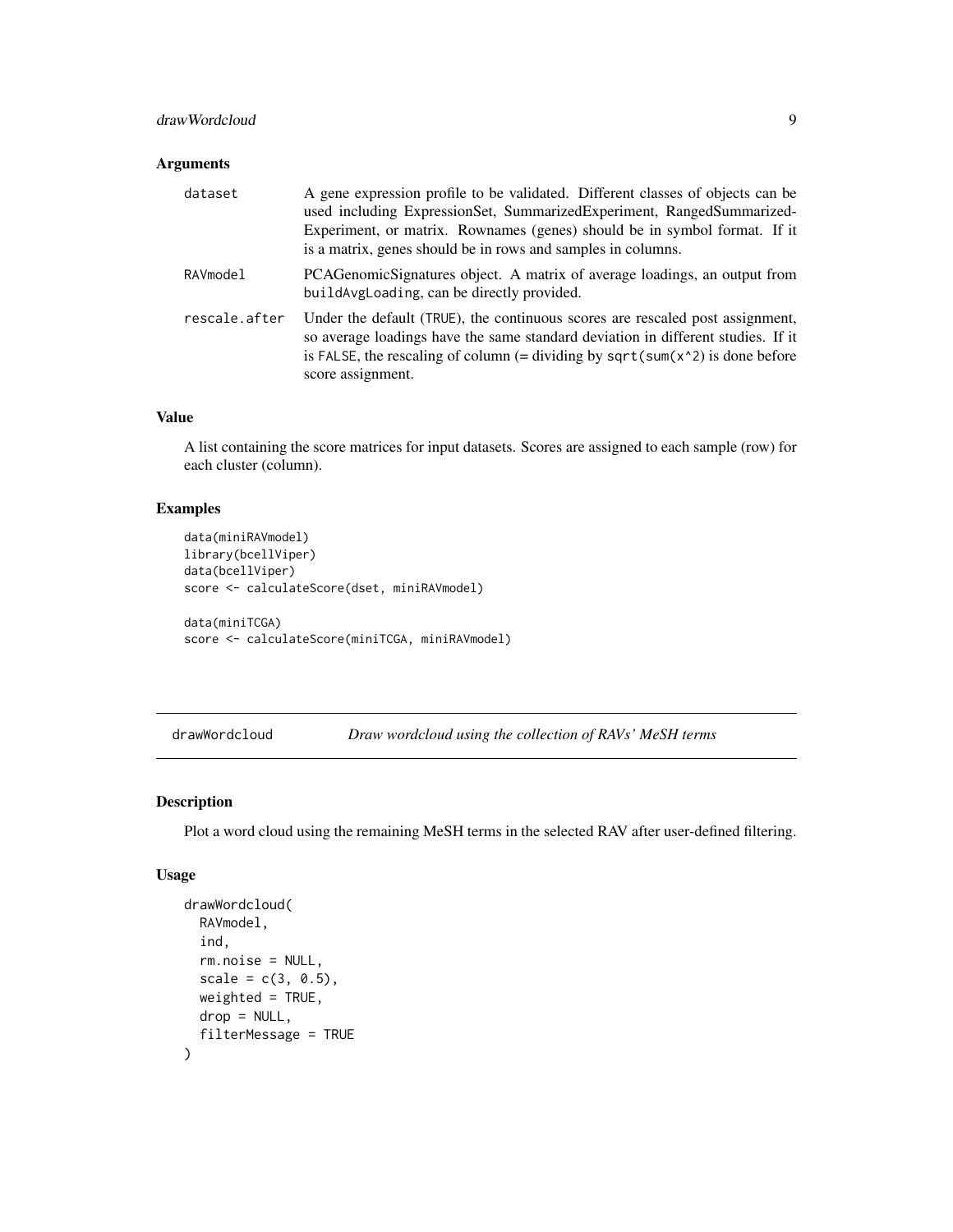# <span id="page-9-0"></span>Arguments

| RAVmodel      | PCAGenomicSignatures object                                                                                                                                                                                                                                   |
|---------------|---------------------------------------------------------------------------------------------------------------------------------------------------------------------------------------------------------------------------------------------------------------|
| ind           | An index of the RAV you want to draw wordcloud.                                                                                                                                                                                                               |
| rm.noise      | An integer. Under the default ( $rm.noise=NULL$ ), if cluster size $(= s)$ is smaller<br>than 8, rm. noise = floor( $s*0.5$ ). For clusters with $>= 8$ PCs, rm. noise = 4.<br>If $rm. noise = 0$ , all the MeSH terms in RAV will be used to draw wordcloud. |
| scale         | A scale argument for wordcloud function                                                                                                                                                                                                                       |
| weighted      | A logical. If TRUE (default), MeSH terms from each study are weighted based<br>on the variance explained by the principle component of the study contributing<br>to a given RAV.                                                                              |
| drop          | A character vector containing MeSH terms to be excluded from word cloud.<br>Under the default (NULL), manually selected non-informative MeSH terms are<br>excluded, which can be viewed through data(droplist).                                               |
| filterMessage | A logical. Under the default TRUE, any output RAV belong to the filtering list<br>will give a message. Silence this message with filterMessage=FALSE. You can<br>check the filter list using data("filterList").                                              |
|               |                                                                                                                                                                                                                                                               |

# Value

A word cloud with the MeSH terms associated with the given cluster.

# Examples

data(miniRAVmodel) drawWordcloud(miniRAVmodel, 1139)

droplist *MeSH terms to be excluded in drawWordcloud function*

# Description

MeSH terms to be excluded in drawWordcloud function

# Usage

droplist

# Format

A character vector containing MeSH terms to be excluded.

# Author(s)

Sehyun Oh <shbrief@gmail.com>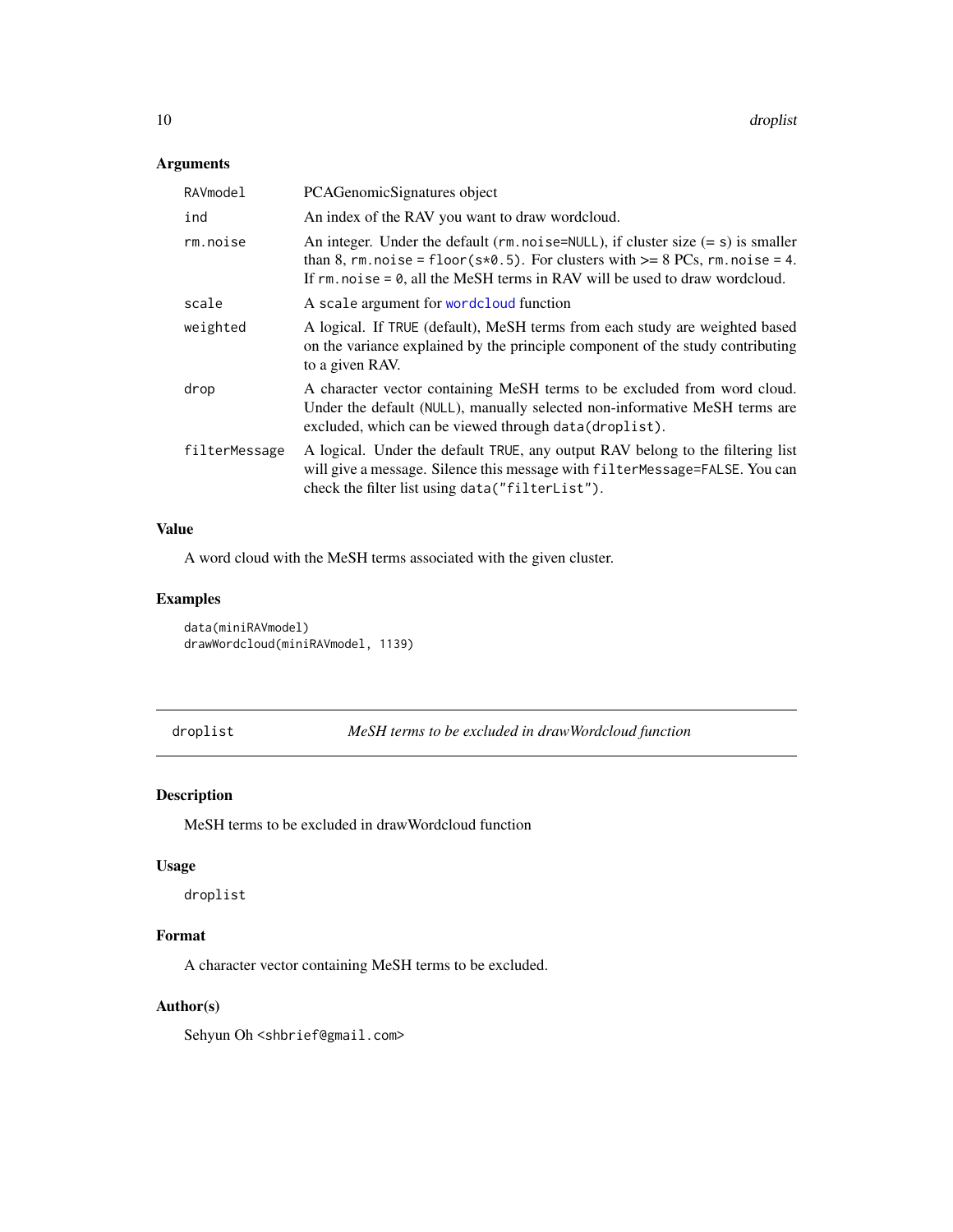<span id="page-10-0"></span>

# Description

Performs a principal components analysis on the given data matrix and returns the results as an object of class [prcomp](#page-0-0).

#### Usage

extractPC(x)

#### Arguments

x a numeric or complex matrix (or data frame) which provides the gene expression data for the principal components analysis. Genes in the rows and samples in the columns.

# Value

A [prcomp](#page-0-0) object.

#### See Also

[prcomp](#page-0-0)

#### Examples

m = matrix(rnorm(100),ncol=5) extractPC(m)

filterList *RAVs that will output with quanlity-control messages*

# Description

RAVs that will output with quanlity-control messages

#### Usage

filterList

#### Format

A named list with four elements - "Cluster\_Size\_filter", "GSEA\_C2\_filter", "GSEA\_PLIERpriors\_filter", and "Redundancy\_filter".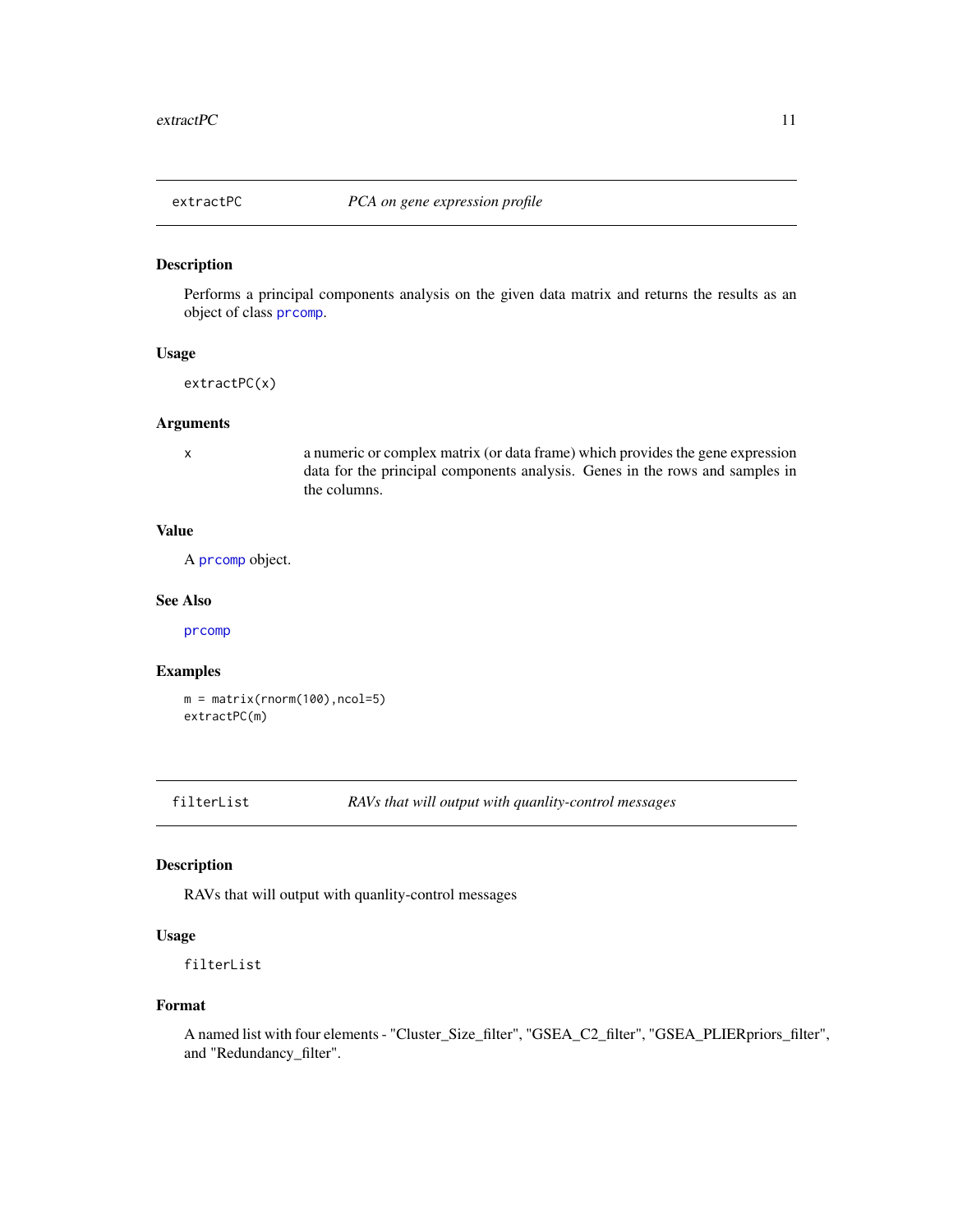# <span id="page-11-0"></span>Author(s)

Sehyun Oh <shbrief@gmail.com>

findKeywordInRAV *Find the rank of your keyword in the RAV's GSEA annotation*

# Description

Once you provide RAVmodel, keyword you're searching for, and the RAV number to this function, it will give you the abs(NES)-based rank of your keyword in the enriched pathways of the target RAV. If can be useful to find out how uniquely your keyword-containing pathways are represented.

# Usage

```
findKeywordInRAV(RAVmodel, keyword, ind, n = NULL, includeTotal = TRUE)
```
#### Arguments

| RAVmodel     | PCAGenomicSignatures-object.                                                                                                                |
|--------------|---------------------------------------------------------------------------------------------------------------------------------------------|
| keyword      | A character vector. If you are searching for multiple keywords at the same time,<br>use paste with collapse=" " argument.                   |
| ind          | An integer. The RAV number you want to check.                                                                                               |
| n            | An integer. The number of top enriched pathways (based on abs(NES)) to<br>search. Under default (NULL), all the enriched pathways are used. |
| includeTotal | Under the default condition (TRUE), the total number of enriched pathways will<br>be also printed out as a part of the output.              |

# Value

A character containing the rank of keyword-containing pathways (separated by |), followed by the total number of enriched pathways in parenthesis.

# Examples

```
data(miniRAVmodel)
findKeywordInRAV(miniRAVmodel, "Bcell", ind = 695)
```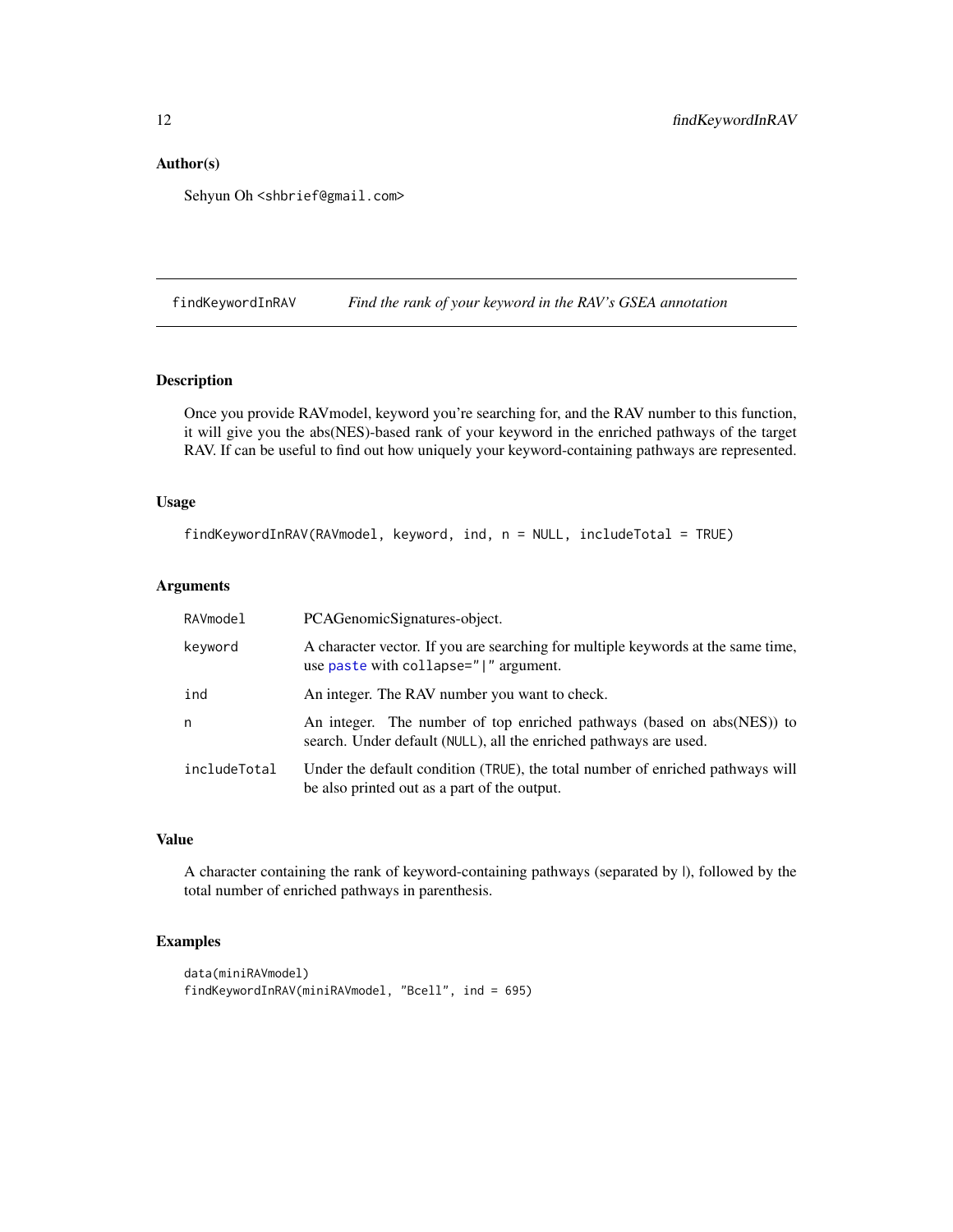<span id="page-12-0"></span>

# Description

This function finds RAVs containing the keyword you provide. If you provide "the number of keyword-containing pathways per RAV" in argument k, it will give you the RAV number.

#### Usage

findSignature(RAVmodel, keyword,  $n = 5$ ,  $k = NULL$ )

# Arguments

| RAVmodel | PCAGenomicSignatures-object                                                                                                                                                                                                                                                                                         |
|----------|---------------------------------------------------------------------------------------------------------------------------------------------------------------------------------------------------------------------------------------------------------------------------------------------------------------------|
| keyword  | A character vector. If you are searching for multiple keywords at the same time,<br>use paste with collapse=" " argument.                                                                                                                                                                                           |
| n        | The number of top ranked (based on abs(NES)) pathways you want to search<br>your keyword                                                                                                                                                                                                                            |
| k        | The number of keyword-containing pathways you want to get the RAV number.<br>Under default (NULL), the output will be a data frame with two columns: '#<br>of keyword-containing pathways' and 'Freq'. If you assign the value for this<br>argument, the output will be an integer vector containing the RAV index. |

#### Value

A data frame or integer vector depending on the parameter k.

# Examples

```
data(miniRAVmodel)
findSignature(miniRAVmodel, "Bcell")
findSignature(miniRAVmodel, "Bcell", k = 5)
```
findStudiesInCluster *Find the studies contributing each RAV*

# Description

Find the studies contributing each RAV

```
findStudiesInCluster(RAVmodel, ind = NULL, studyTitle = FALSE)
```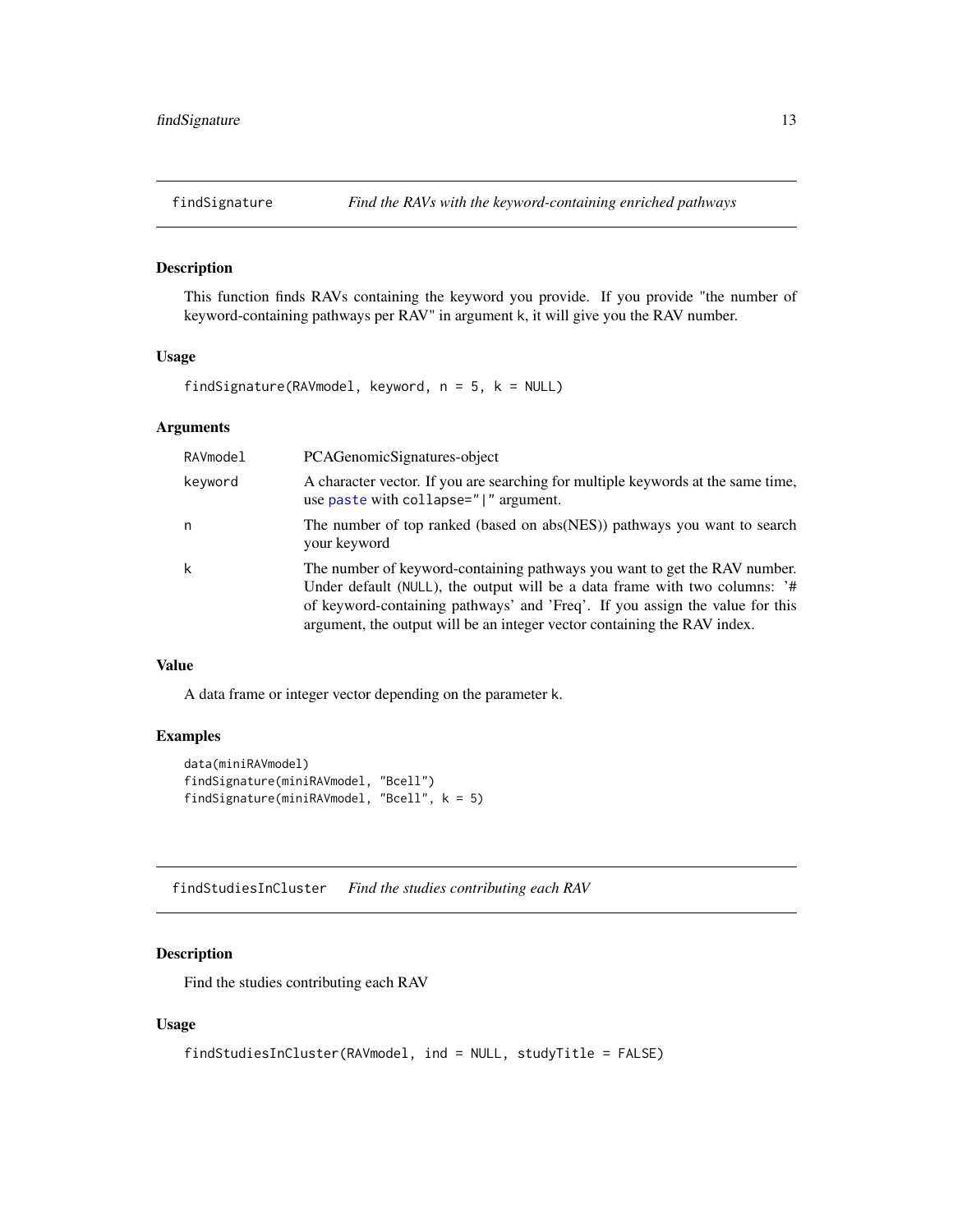#### <span id="page-13-0"></span>Arguments

| RAVmodel   | PCAGenomicSignatures object.                                                                                                                             |
|------------|----------------------------------------------------------------------------------------------------------------------------------------------------------|
| ind        | A numeric vector containing the RAV indexes. Under the default (NULL), studies<br>associated with all the RAV indexes will be returned as a list.        |
| studyTitle | Default is FALSE. This parameter is effective only when the index value is speci-<br>ficed. If it's TRUE, the output will be a data frame with the study |

#### Value

A list of character vectors. Under the default condition (ind = NULL), all the RAVs will be checked for their contributing studies and the length of the list will be same as the number of RAVs (=  $meta(x)$ \$k). If you provide the ind argument, studies associated with only the specified RAVs will be returned.

#### Note

Mainly used for model building, within [buildAvgLoading.](#page-6-1)

# Examples

```
data(miniRAVmodel)
findStudiesInCluster(miniRAVmodel, 1076)
```
<span id="page-13-1"></span>GenomicSignatures-class

*Virtual class inherited from SummarizedExperiment*

#### Description

GenomicSignatures is a virtual class inherited from SummarizedExperiment and hosts GenomicSignatures models built from different dimensional reduction methods. Currently, PCA-based model, called PCAGenomicSignatures, is available.

#### Arguments

| x     | A GenomicSignatures-class object |
|-------|----------------------------------|
| value | See details.                     |

# Details

GenomicSignatures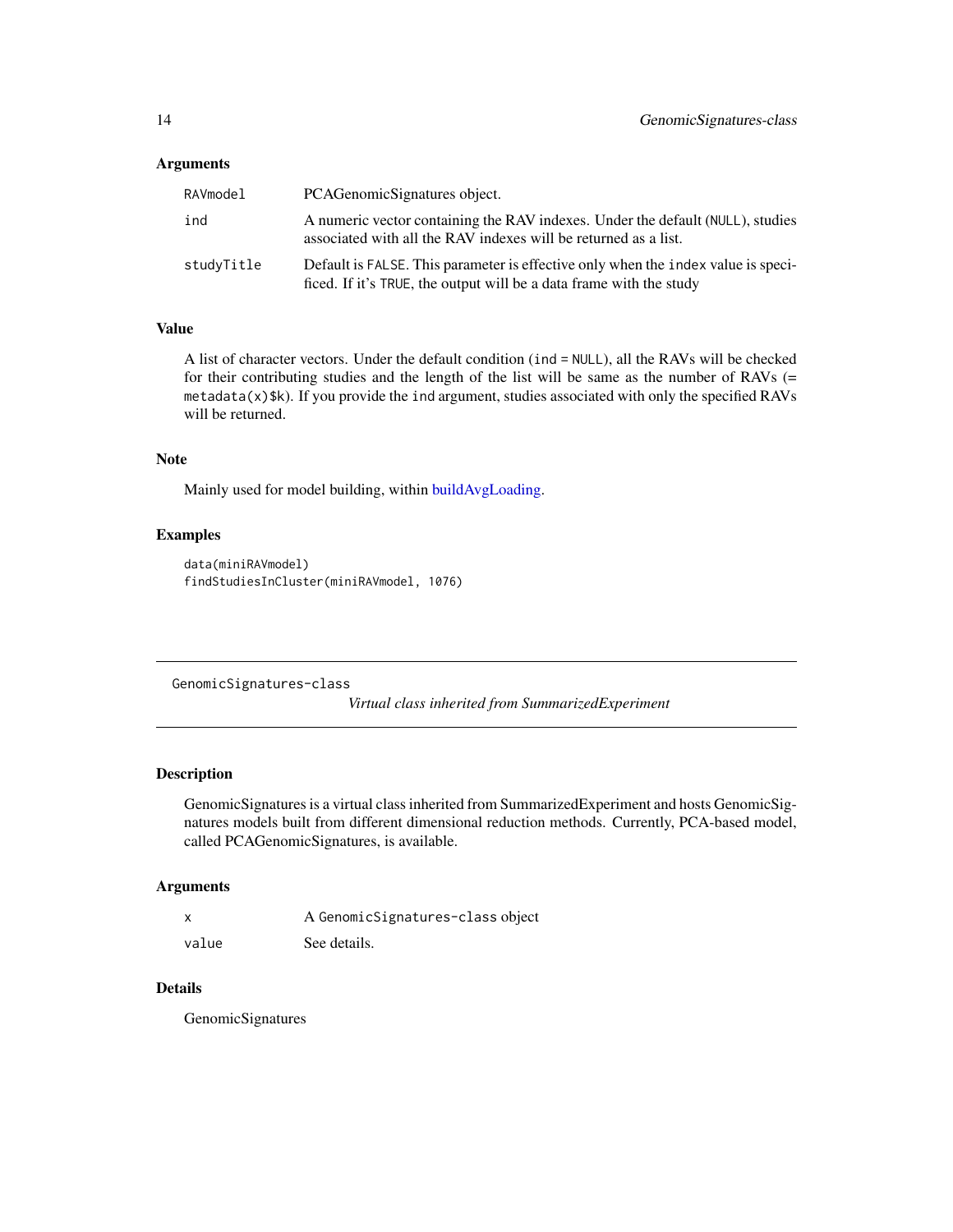<span id="page-14-0"></span>GenomicSignatures-methods

*Methods and accesors for* GenomicSignatures *object*

#### Description

The default contents of GenomicSignatures object, with a set of getter and setter generic functions, which extract either the assay, colData, or metadata slots of a [GenomicSignatures-class](#page-13-1) object. When you create this object, colData\$studies should be populated before adding any information in trainingData slot.

#### Usage

```
## S4 method for signature 'GenomicSignatures'
RAVindex(x)
```
## S4 method for signature 'GenomicSignatures' geneSets(x)

## S4 method for signature 'GenomicSignatures' updateNote(x)

## S4 method for signature 'GenomicSignatures' version(x)

## S4 replacement method for signature 'GenomicSignatures' geneSets(x) <- value

## S4 replacement method for signature 'GenomicSignatures' updateNote(x) <- value

#### Arguments

| $\boldsymbol{\mathsf{x}}$ | A GenomicSignatures object |
|---------------------------|----------------------------|
| value                     | See details.               |

#### Details

- $assay(x)$ : RAVindex (= avgLoadings) containing genes x RAVs
- metadata(x) : Metadata associated with RAVindex building process
- colData(x) : Information on RAVs

#### Value

A GenomicSignatures object for the constructor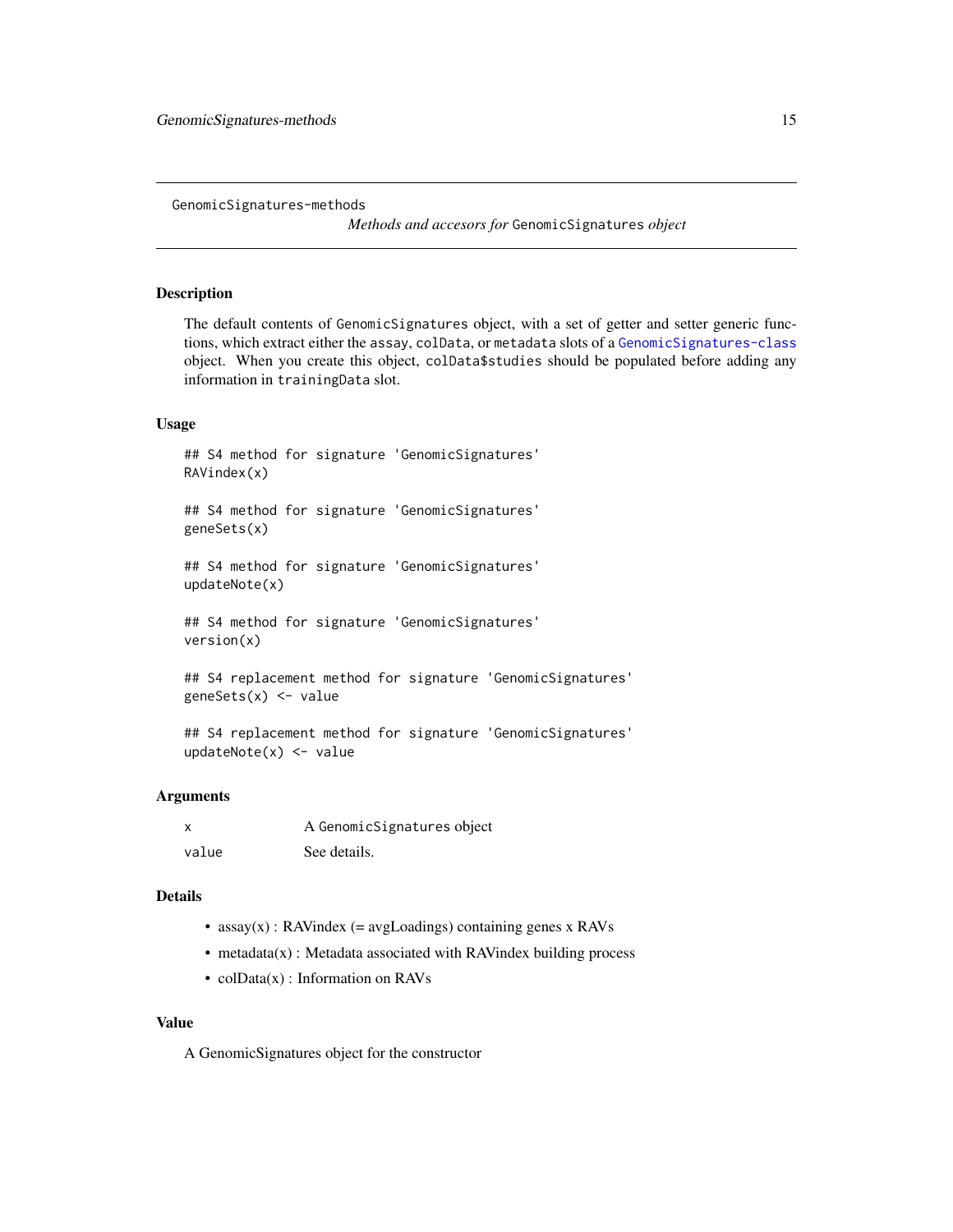# <span id="page-15-0"></span>**Setters**

Setter method values (i.e., function $(x)$  <- value):

- metadata<-: Assign metadata
- coldata<- : Assign extra information associated with RAVs
- geneSets<- : A character vector containing the name of gene sets used to annotate average loadings
- updateNote<- : A character vector. Describes the main feature of a model construction

#### Getters

- RAVindex : Equivalent to assays(x) \$RAVindex
- geneSets : Access the metadata(x)\$geneSets slot
- updateNote : Access the metadata(x)\$updateNote slot
- version : Access the metadata(x)\$version slot

#### Examples

```
data(miniRAVmodel)
miniRAVmodel
```
<span id="page-15-1"></span>getModel *Download a PCAGenomicSignatures model*

#### Description

Download a PCAGenomicSignatures model

#### Usage

```
getModel(prior = c("C2", "PLIERpriors"), version = "latest", load = TRUE)
```
#### Arguments

| prior   | The name of gene sets used to annotate PCAGenomicSignatures. Currently<br>there are two available options.    |
|---------|---------------------------------------------------------------------------------------------------------------|
|         | • $C2: MSigDB C2$ (curated gene sets)                                                                         |
|         | • PLIERpriors: bloodCellMarkersIRISDMAP, svmMarkers, and canonical-<br>Pathways                               |
| version | Default is latest. Available versions are listed in version column of availableRAVmodel()<br>output.          |
| load    | Default is TRUE. If it's set to FALSE, the models are just downloaded to cache but<br>not loaded into memory. |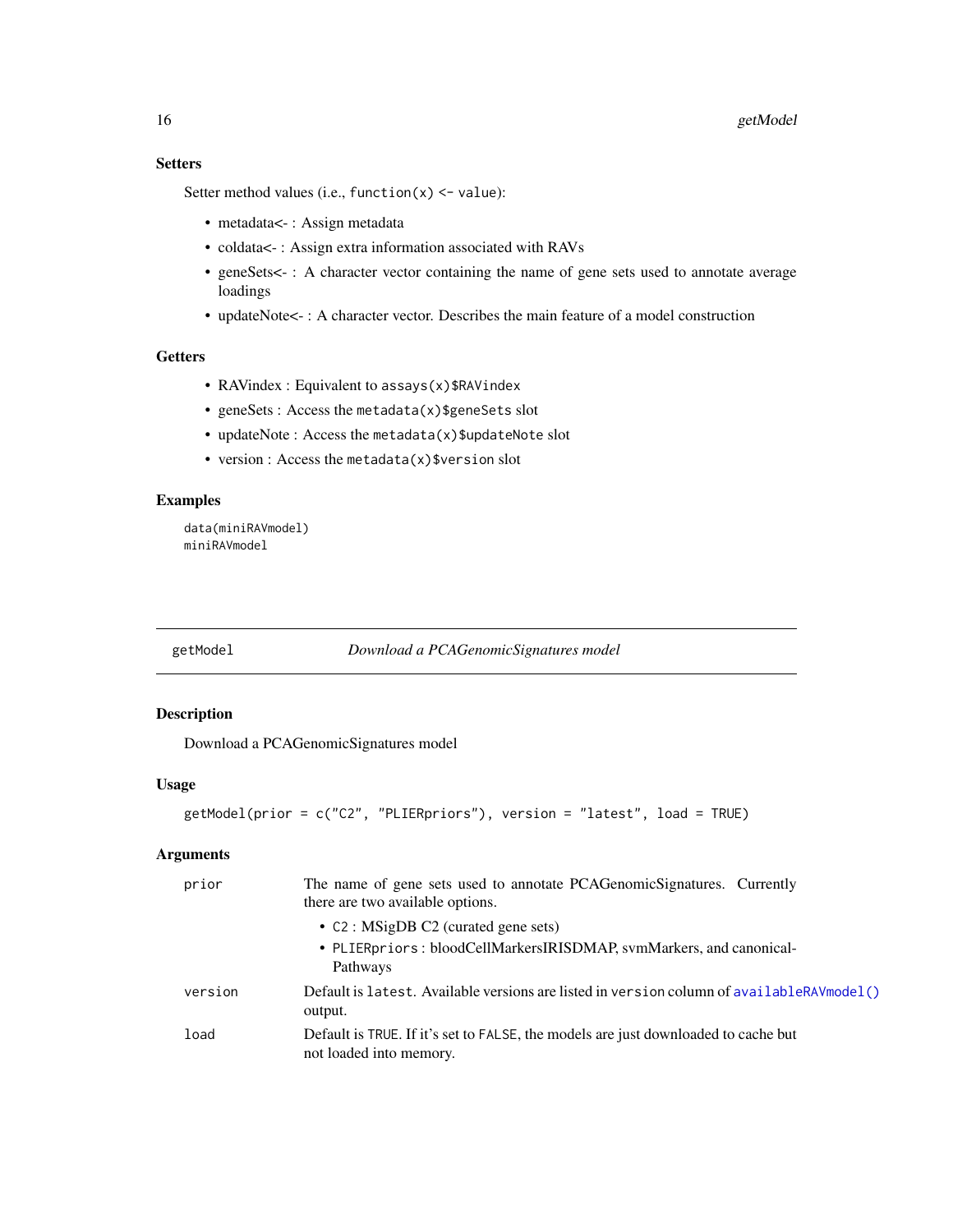# <span id="page-16-0"></span>getRAVInfo 17

# Value

File cache location or PCAGenomicSignatures object loaded from it.

# Examples

z = getModel("C2")

#### getRAVInfo *Extract information on a specific RAV*

# Description

Extract information on a specific RAV

#### Usage

getRAVInfo(RAVmodel, ind)

# Arguments

| RAVmodel | A PCAGenomicSignatures object |
|----------|-------------------------------|
| ind      | An index of RAV               |

# Value

A list with four elements: clusterSize, silhouetteWidth, enrichedPathways (the number of enriched pathways), and members. The 'members' is the summary table of PCs in RAV, containing three columns: studyName, PC, and Variance explained (

# Examples

```
data(miniRAVmodel)
getRAVInfo(miniRAVmodel, ind = 438)
```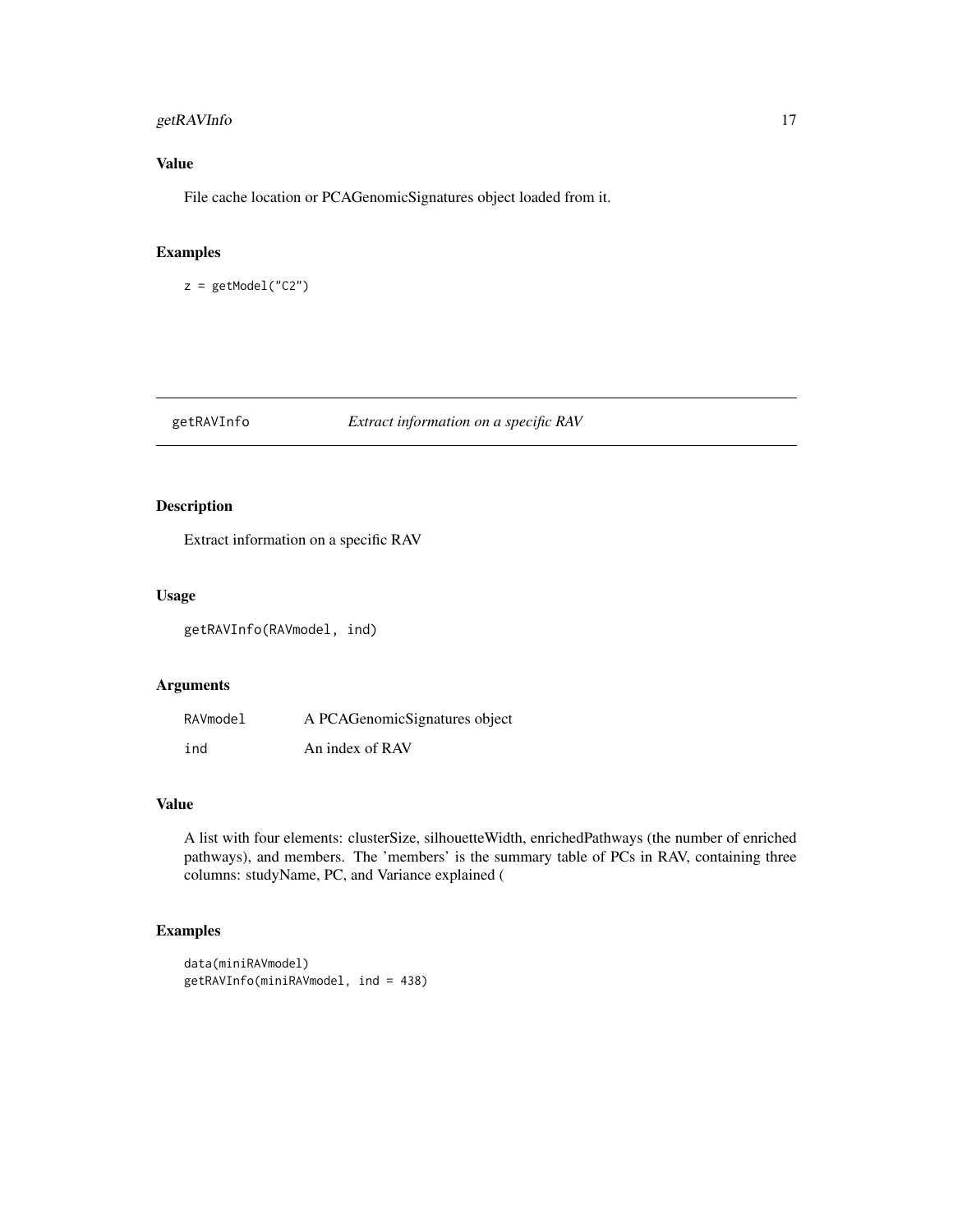<span id="page-17-0"></span>

# Description

Extract information on a specific training dataset

# Usage

getStudyInfo(RAVmodel, study)

# Arguments

| RAVmodel | A PCAGenomicSignatures object        |
|----------|--------------------------------------|
| study    | A character for SRA study accession. |

# Value

A list with three elements: studyTitle, studySize (the number of samples from this study used in the RAVmodel building), and RAVs. 'RAVs' is a data frame with three columns - PC (1 to 20), RAV (RAV that the given PC belongs to), and Variance explained ( miniRAVmodel, which doesn't have all the PCA summary information, so the example will return only the two PCs of the study instead of all twenty.

#### Examples

```
data(miniRAVmodel)
getStudyInfo(miniRAVmodel, "SRP028155")
```
heatmapTable *Validation result in heatmap format*

# Description

This function subsets [validate](#page-36-1) outputs with different criteria and visualize it in a heatmap-like table.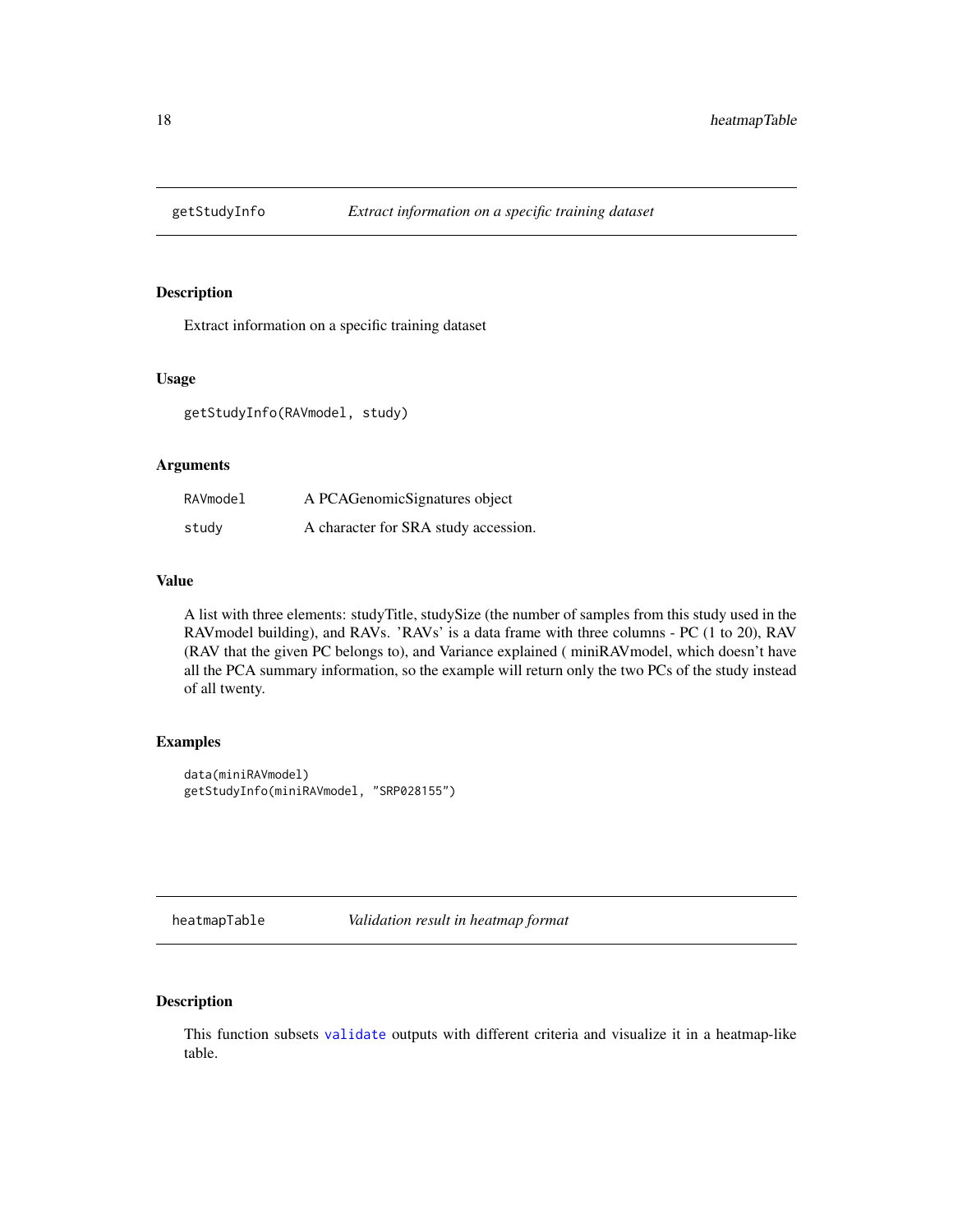# <span id="page-18-0"></span>heatmapTable 19

# Usage

```
heatmapTable(
  val_all,
  RAVmodel,
  ind = NULL,num.out = 5,
  scoreCutoff = NULL,
  swCutoff = NULL,
  clsizeCutoff = NULL,
  breaks = c(0, 0.5, 1),colors = c("white", "white smoke", "red"),
  column_title = NULL,
  row_title = NULL,
  whichPC = NULL,
  filterMessage = TRUE,
  ...
\mathcal{L}
```
# Arguments

| val_all      | An output matrix from validate function with the parameter level = "max".<br>Subset of this matrix is plotted as a heatmap using Heatmap                                                                                   |  |  |
|--------------|----------------------------------------------------------------------------------------------------------------------------------------------------------------------------------------------------------------------------|--|--|
| RAVmodel     | PCAGenomicSignatures-class object. RAV model used to prepare val_all in-<br>put.                                                                                                                                           |  |  |
| ind          | An integer vector. If this parameter is provided, the other parameters, num.out,<br>scoreCutoff, swCutoff, clsizeCutoff will be ignored and the heatmap ta-<br>ble containing only the provided index will be printed.     |  |  |
| num.out      | A number of highly validated RAVs to output. Default is 5. If any of the cutoff<br>parameters are provided, num.out or the number of filtered RAVs, whichever<br>smaller, will be chosen.                                  |  |  |
| scoreCutoff  | A numeric value for the minimum correlation (not include). If val_all input<br>is from multiple studies, the default is 0.7 and this is the only cutoff criteria<br>considered: swCutoff and clsizeCutoff will be ignored. |  |  |
| swCutoff     | A numeric value for the minimum average silhouette width.                                                                                                                                                                  |  |  |
| clsizeCutoff | A integer value for the minimum cluster size.                                                                                                                                                                              |  |  |
| breaks       | A numeric vector of length 3. Number represents the values assigned to three<br>colors. Default is $c(0, 0.5, 1)$ .                                                                                                        |  |  |
| colors       | A character vector of length 3. Each represents the color assigned to three<br>breaks. Default is c("white", "white smoke", "red").                                                                                        |  |  |
| column_title | A character string. Provide the column title.                                                                                                                                                                              |  |  |
| row_title    | A character string. Provide the row title.                                                                                                                                                                                 |  |  |
| whichPC      | An integer value between 1 and 8. PC number of your data to check the validated<br>signatures with. Under the default (NULL), it outputs top scored signatures with<br>any PC of your data.                                |  |  |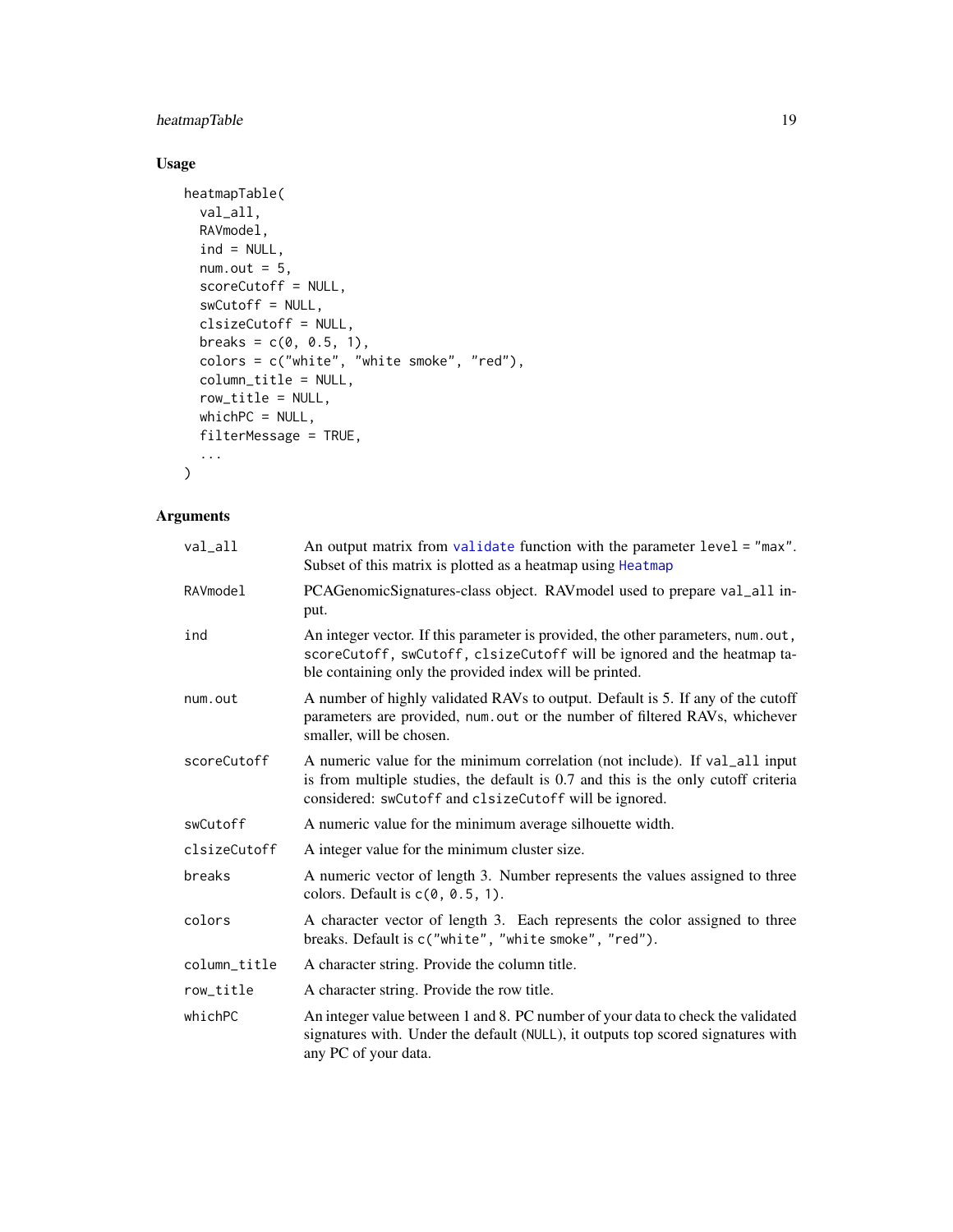<span id="page-19-0"></span>

|                         | filterMessage A logical. Under the default TRUE, any output RAV belong to the filtering list |
|-------------------------|----------------------------------------------------------------------------------------------|
|                         | will give a message. Silence this message with filter Message=FALSE. You can                 |
|                         | check the filter list using data("filterList").                                              |
| $\cdot$ $\cdot$ $\cdot$ | any additional argument for Heatmap                                                          |

# Value

A heatmap displaying the subset of the validation result that met the given cutoff criteria. If val\_all input is from a single dataset, the output heatmap will contain both score and average silhouette width for each cluster.

If val\_all input is from multiple studies, the output heatmap's rows will represent each study and the columns will be RAVs, which meet scoreCutoff for any of the input studies.

#### Examples

```
data(miniRAVmodel)
library(bcellViper)
data(bcellViper)
## Single dataset
val_all <- validate(dset, miniRAVmodel)
heatmapTable(val_all, miniRAVmodel, swCutoff = 0)
## A list of datasets
val_all2 <- validate(miniTCGA, miniRAVmodel)
```

```
heatmapTable(val_all2, miniRAVmodel)
```
makeGeneList *Order genes in loading vectors*

# Description

This function takes  $Z$  matrix (= averaged loadings) and orders the genes in each loading vector (= RAV) in a descending manner.

#### Usage

```
makeGeneList(LoadingMatrix, LoadingVector = NULL, abs = TRUE)
```
#### Arguments

| LoadingMatrix | An avgloading matrix. Rows represent genes and columns represent clusters of<br>principle components                                                             |
|---------------|------------------------------------------------------------------------------------------------------------------------------------------------------------------|
| LoadingVector | A list of column names or indexes of LoadingMatrix you want to check. De-<br>fault is NULL, under which the function takes the all column names of LoadingMatrix |
| abs           | Under the defaul condition (TRUE), this function will create a gene list based on<br>the absolute value.                                                         |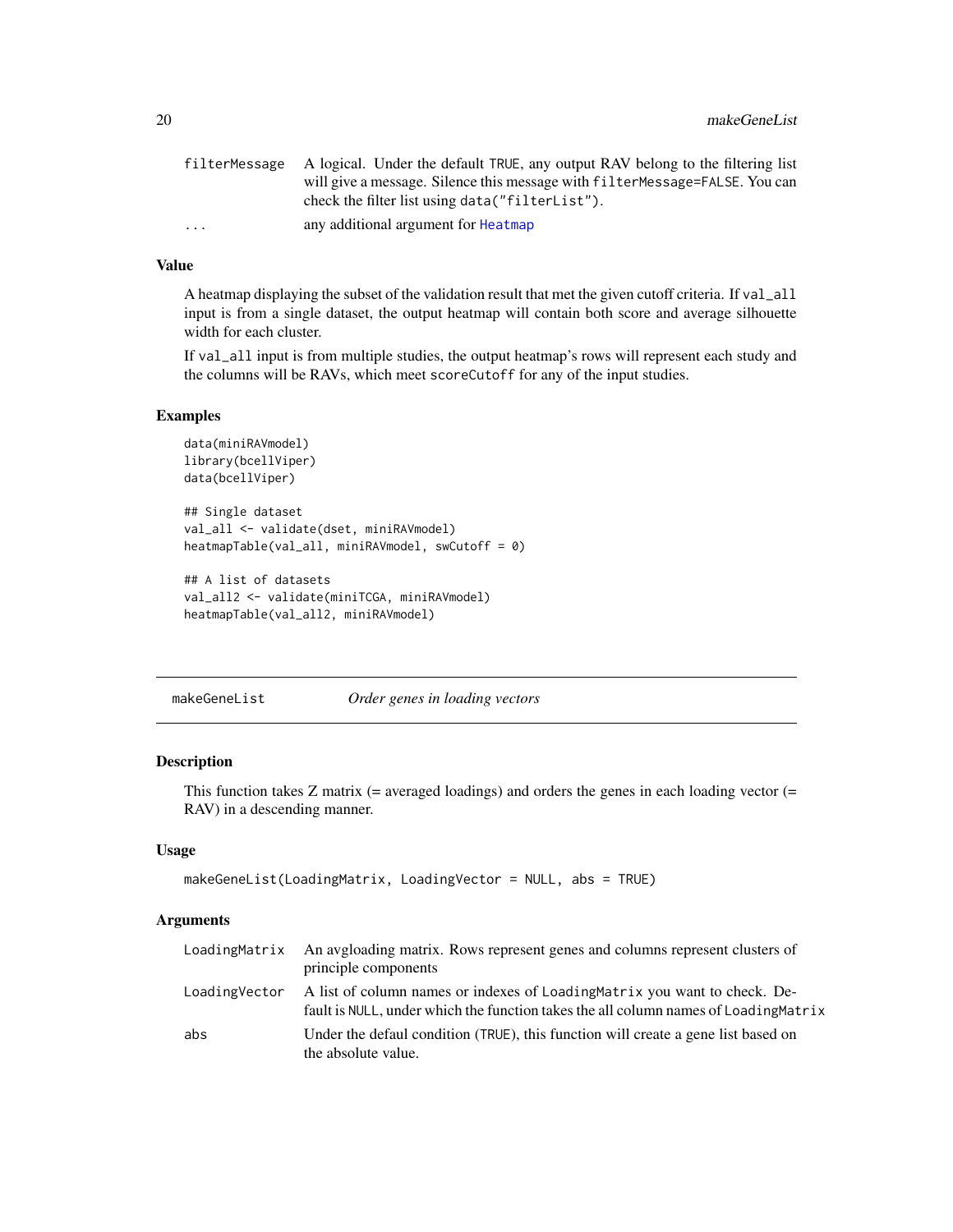#### <span id="page-20-0"></span>meshTable 21

# Value

A list of loadings selected by LoadingVector, where all the genes in each loading are listed in descending order.

#### meshTable *Build a two-column word/frequency table*

# Description

Build a two-column word/frequency table

# Usage

```
meshTable(
  RAVmodel,
  ind,
  rm.noise = NULL,
 weighted = TRUE,
  filterMessage = TRUE
)
```
#### Arguments

| RAVmodel      | A PCAGenomicSignatures object                                                                                                                                                                                                                                 |
|---------------|---------------------------------------------------------------------------------------------------------------------------------------------------------------------------------------------------------------------------------------------------------------|
| ind           | An index of RAV                                                                                                                                                                                                                                               |
| rm.noise      | An integer. Under the default ( $rm.noise=NULL$ ), if cluster size $(= s)$ is smaller<br>than 8, rm. noise = floor( $s*0.5$ ). For clusters with $>= 8$ PCs, rm. noise = 4.<br>If $rm. noise = 0$ , all the MeSH terms in RAV will be used to draw wordcloud. |
| weighted      | A logical. If TRUE, MeSH terms from each study are weighted based on the<br>variance explained by the principle component of the study contributing a give<br>RAV. Default is TRUE.                                                                           |
| filterMessage | A logical. Under the default TRUE, any output RAV belong to the filtering list<br>will give a message. Silence this message with filterMessage=FALSE. You can<br>check the filter list using data("filterList").                                              |

# Value

A table with two columns, word and freq. MeSH terms in the defined RAV (by ind argument) is ordered based on their frequency.

# Examples

```
data(miniRAVmodel)
meshTable(miniRAVmodel,1139)
```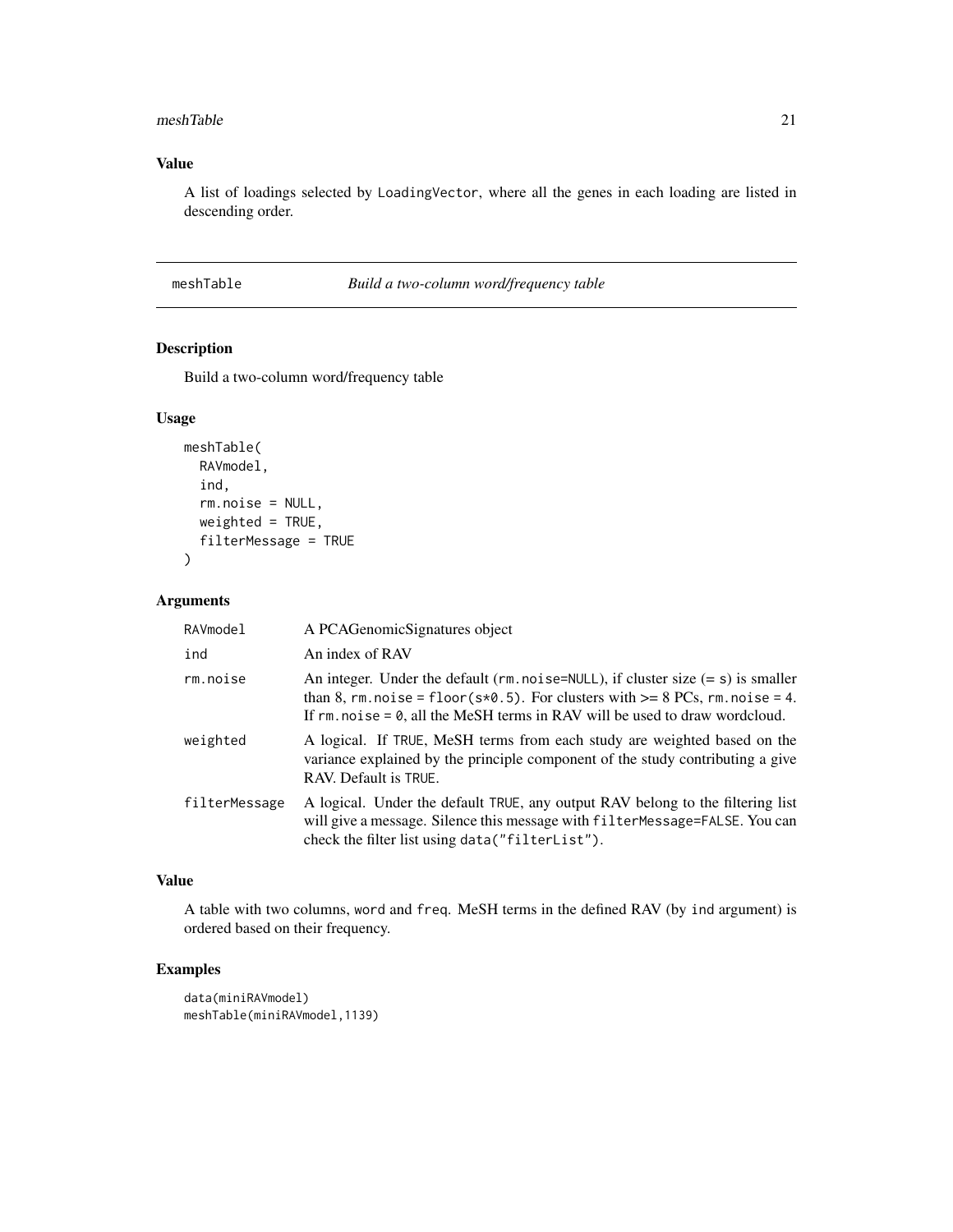#### <span id="page-21-0"></span>Description

Eight colorectal cancer microarray datasets were used to build RAVmodel and the intermediate file containing genes and top PCs from each dataset is named as allZ. Hierarchical clustering result of allZ is saved as res\_hcut. For demonstration, we subset the allZ matrix with the first 100 genes, which is named as miniAllZ.

#### Usage

miniAllZ

## Format

A matrix with 100 genes and 160 PCs from 8 training datasets.

#### Author(s)

Sehyun Oh <shbrief@gmail.com>

#### Source

https://github.com/shbrief/model\_building/tree/main/RAVmodel\_8CRC

| miniRAVmodel |  | RAV model from 536 studies, annotated with MSigDB C2 |  |
|--------------|--|------------------------------------------------------|--|
|              |  |                                                      |  |

# Description

A object providing a miniature version of RAVmodel\_C2 (PCAGenomicSignatures object constructed from 536 studies and annotated with MSigDB C2).

#### Usage

miniRAVmodel

# Format

PCAGenomicSignatures

# Author(s)

Sehyun Oh <shbrief@gmail.com>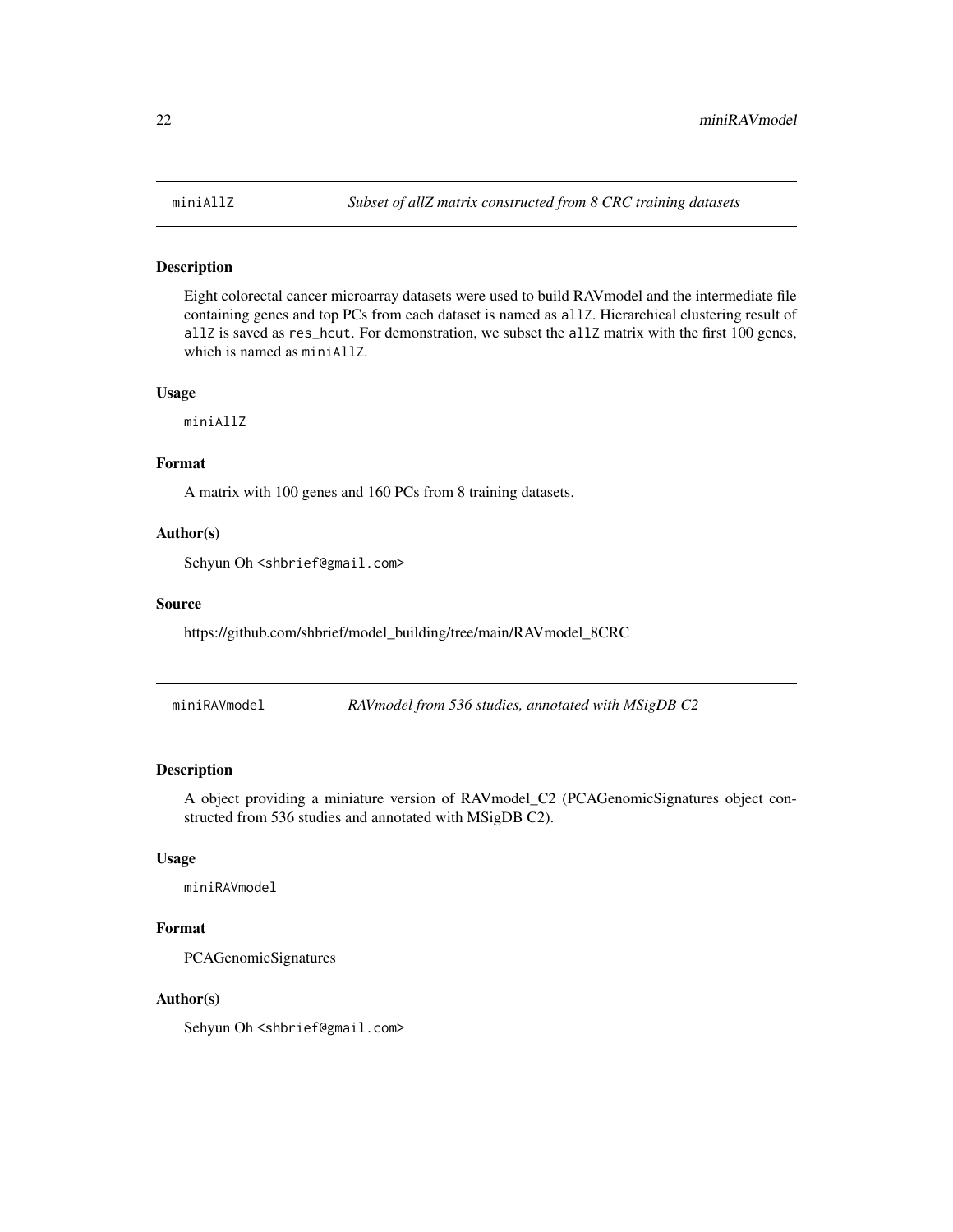<span id="page-22-0"></span>

# Description

TCGA-COAD and TCGA-BRCA RNA sequencing data were acquired using GSEABenchmarkeR::loadEData and log-transformed. Conversion from EntrezID to gene symbol was done with EnrichmentBrowser::idMap. Only 8 samples from each dataset are kept.

#### Usage

miniTCGA

# Format

A list containing two SummarizedExperiment objects.

# Author(s)

Sehyun Oh <shbrief@gmail.com>

msigdb\_gsea *MSigDB GSEA results*

# Description

MSigDB GSEA results

```
msigdb_gsea(
  ind,
 RAVmodel,
 category = "C2",
  n = NULL,pvalueCutoff = 0.5,
 minGSSize = 10,
 maxGSSize = 500,
 pAdjustMethod = "BH",
 verbose = FALSE,
  seed = FALSE,
 by = "fgsea",
  geneSets = NULL
)
```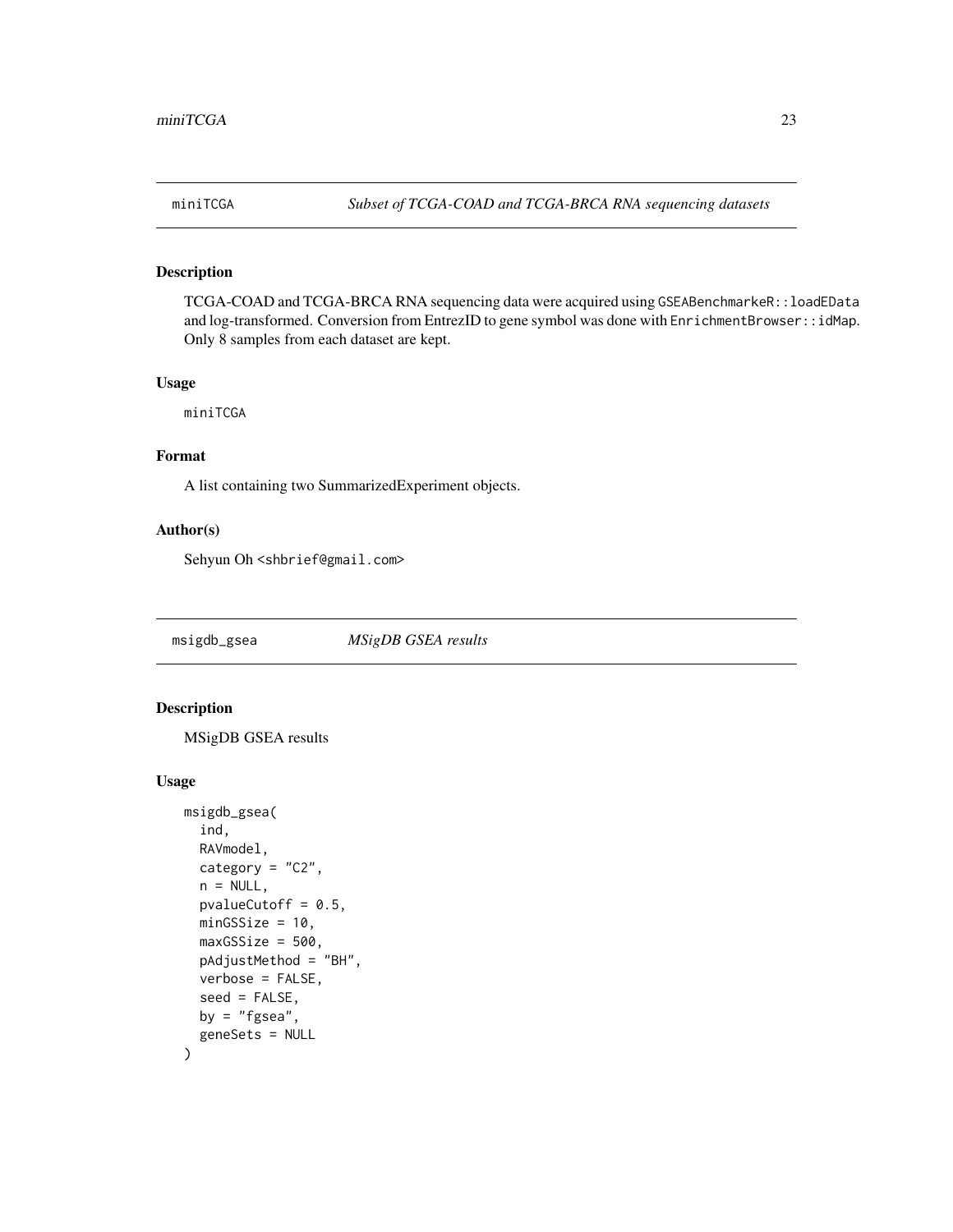#### <span id="page-23-0"></span>Arguments

| ind           | An interger. Index of RAV to apply GSEA.                                                                                                                                                                              |
|---------------|-----------------------------------------------------------------------------------------------------------------------------------------------------------------------------------------------------------------------|
| RAVmodel      | PCAGenomicSignature object.                                                                                                                                                                                           |
| category      | A character vector representing MSigDB category. Options are "H", "C1",<br>"C2"(default), "C3", "C4", "C5", "C6", and "C7"                                                                                            |
| n             | An interger. The number of top and bottom enriched pathways to plot. Default<br>is NULL, which prints out all the pathways enriched under pvalue Cutoff.                                                              |
| pvalueCutoff  | Cutoff for both pvalue and p.adjust. Default is 0.5.                                                                                                                                                                  |
| minGSSize     | A minimum size of gene set to be analyzed                                                                                                                                                                             |
| maxGSSize     | A maximum size of gene set to be analyzed                                                                                                                                                                             |
| pAdjustMethod | p-value adjustment methods, which will be used as an input for method argu-<br>ment of p. adjust function. Available options are "holm", "hochberg", "hom-<br>mel", "bonferroni", "BH"(default), "BY", "fdr", "none". |
| verbose       | Logical. Default is FALSE.                                                                                                                                                                                            |
| seed          | Logical. Default is FALSE.                                                                                                                                                                                            |
| by            | Available options are c("fgsea", "DOSE"). Default "fgsea".                                                                                                                                                            |
| geneSets      | Custom genesets to use with MSigDB genesets. It should be in a named list<br>format.                                                                                                                                  |

#### Value

Barplot of GSEA output. Top and bottom n genesets based on NES are plotted and qvalues are denoted by color.

PCAGenomicSignatures *Construct* PCAGenomicSignatures *object*

### Description

The default contents of PCAGenomicSignatures object, with a set of accessors and setter generic functions, which extract either the assay, colData, metadata, or trainingData slots of a [PCAGenomicSignatures-class](#page-25-1) object. When you create this object, colData\$studies should be populated before adding any information in trainingData slot

# Usage

PCAGenomicSignatures(..., trainingData)

#### Arguments

... Additional arguments for supporting functions.

trainingData A [DataFrame](#page-0-0) class object.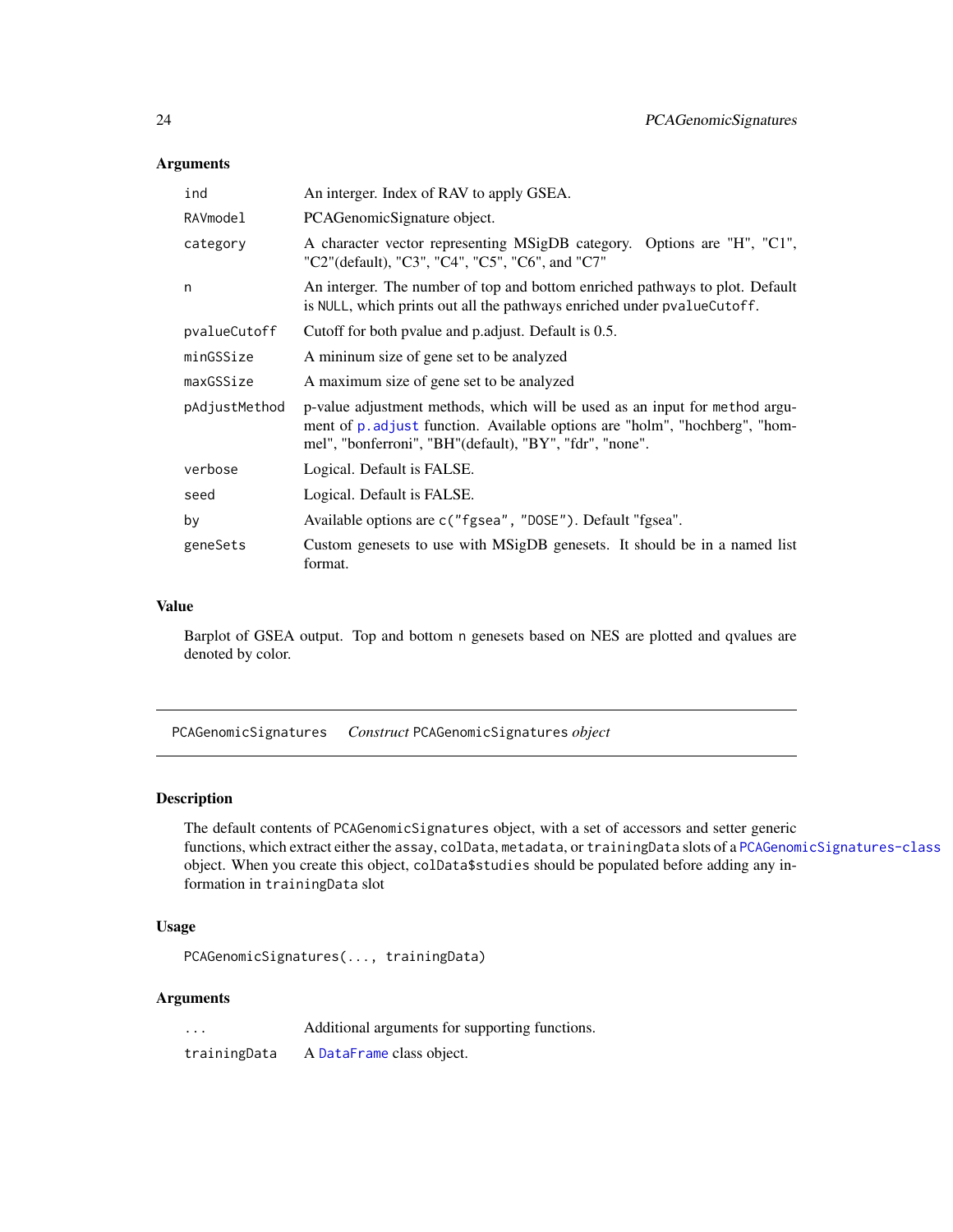#### Details

- RAVindex(x) : RAVindex (= avgLoadings) containing genes x RAVs
- metadata(x)\$cluster : A vector of integers (from 1:k) indicating the cluster to which each point is allocated.
- metadata $(x)$ \$size : The number of PCs in each cluster.
- metadata $(x)$ \$k : The number of RAVs.
- metadata $(x)$ \$n : The number of top PCs from each dataset.
- metadata(x)\$geneSets : Name of the prior gene sets used to annotate average loadings.
- colData(x)\$studies : A list of character vectors containing studies contributing to each PC cluster.
- colData $(x)$ \$silhouetteWidth : A numeric array of average silhouette widths of each clusters
- colData(x)\$gsea : A list of data frames. Each element is a subset of outputs from clusterProfiler::GSEA function.

# Value

PCAGenomicSignatures object with multiple setters or accessors

# **Slots**

trainingData A [DataFrame](#page-0-0) class object for metadata associated with training data

#### Setters

Setter method values (i.e., function $(x)$  <- value):

- geneSets<- : A character vector containing the name of gene sets used to annotate average loadings
- studies < -: A list of character vectors containing gene sets used to annotate average loadings
- gsea<-: A list of data frames. Each element is a subset of output from gseaResult objects.
- metadata < -: A list object of metadata
- '\$<-': A vector to replace the indicated column in colData

#### **Accessors**

All the accessors inherited from SummarizedExperiment are available and the additional accessors for PCAGenomicSignatures specific data are listed below.

- RAVindex : Equivalent to the assay(x)
- geneSets : Access the metadata(x)\$geneSets slot
- studies : Access the colData(x)\$studies slot
- gsea: Access the colData(x) \$gsea
- '\$' : Access a column in colData
- trainingData : Access the trainingData slot
- mesh : Access the trainingData(x)\$MeSH slot
- PCAsummary : Access the trainingData(x)\$PCAsummary slot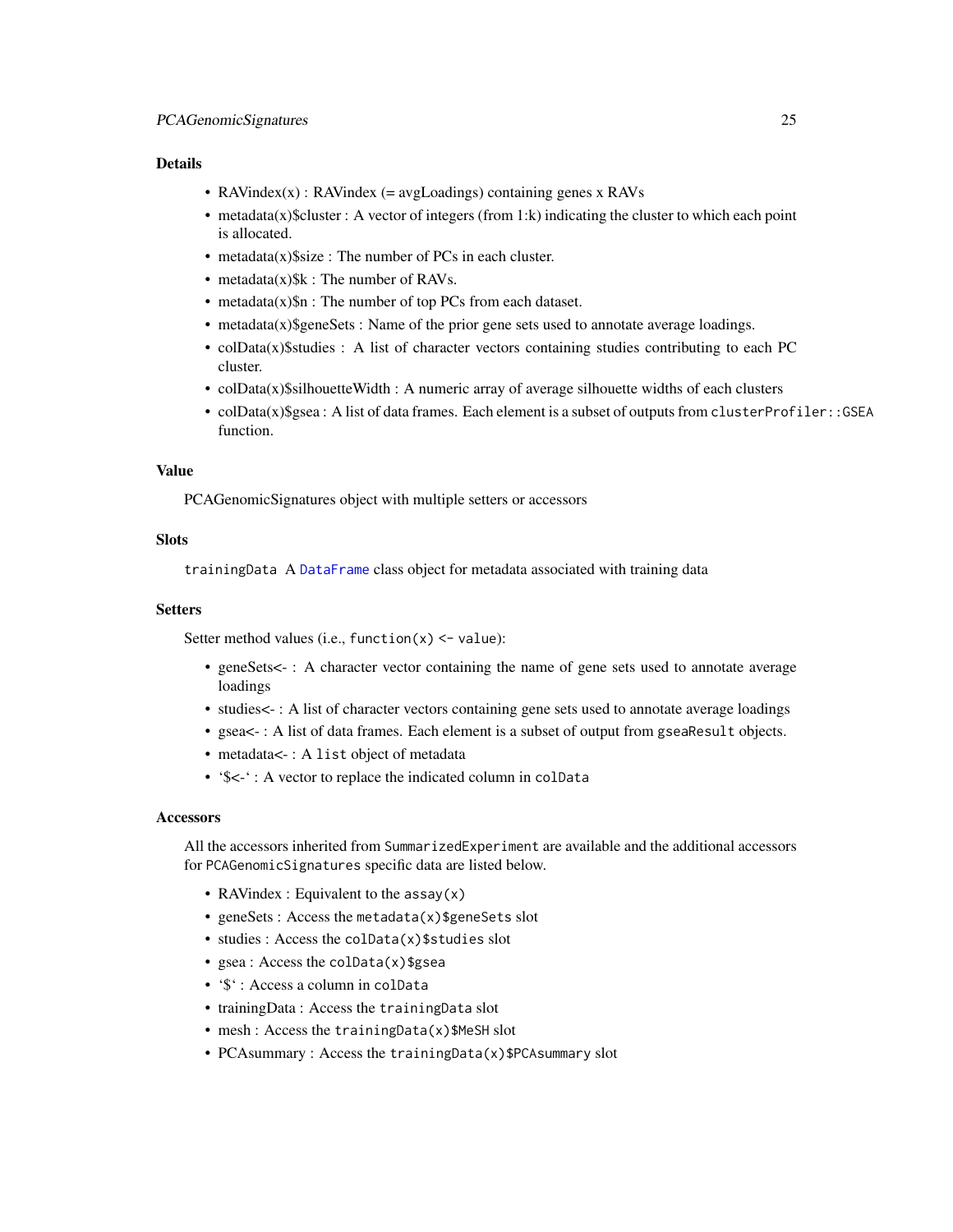#### Examples

data(miniRAVmodel) miniRAVmodel

<span id="page-25-1"></span>PCAGenomicSignatures-class

*PCAGenomicSignatures-class*

# Description

PCA-based [GenomicSignatures-class](#page-13-1).

#### Arguments

|       | A GenomicSignatures-class object |
|-------|----------------------------------|
| value | See details.                     |

#### Details

PCAGenomicSignatures

# Slots

trainingData A [DataFrame](#page-0-0) class object for metadata associated with training data

# Examples

data(miniRAVmodel) miniRAVmodel

PCAGenomicSignatures-methods

*Methods and accesors for* PCAGenomicSignatures *object*

# Description

The default contents of PCAGenomicSignatures object, with a set of accessor and setter generic functions, which extract either the assay, colData, metadata, or trainingData slots of a [PCAGenomicSignatures-class](#page-25-1) object. When you create this object, colData\$studies should be populated before adding any information in trainingData slot

<span id="page-25-0"></span>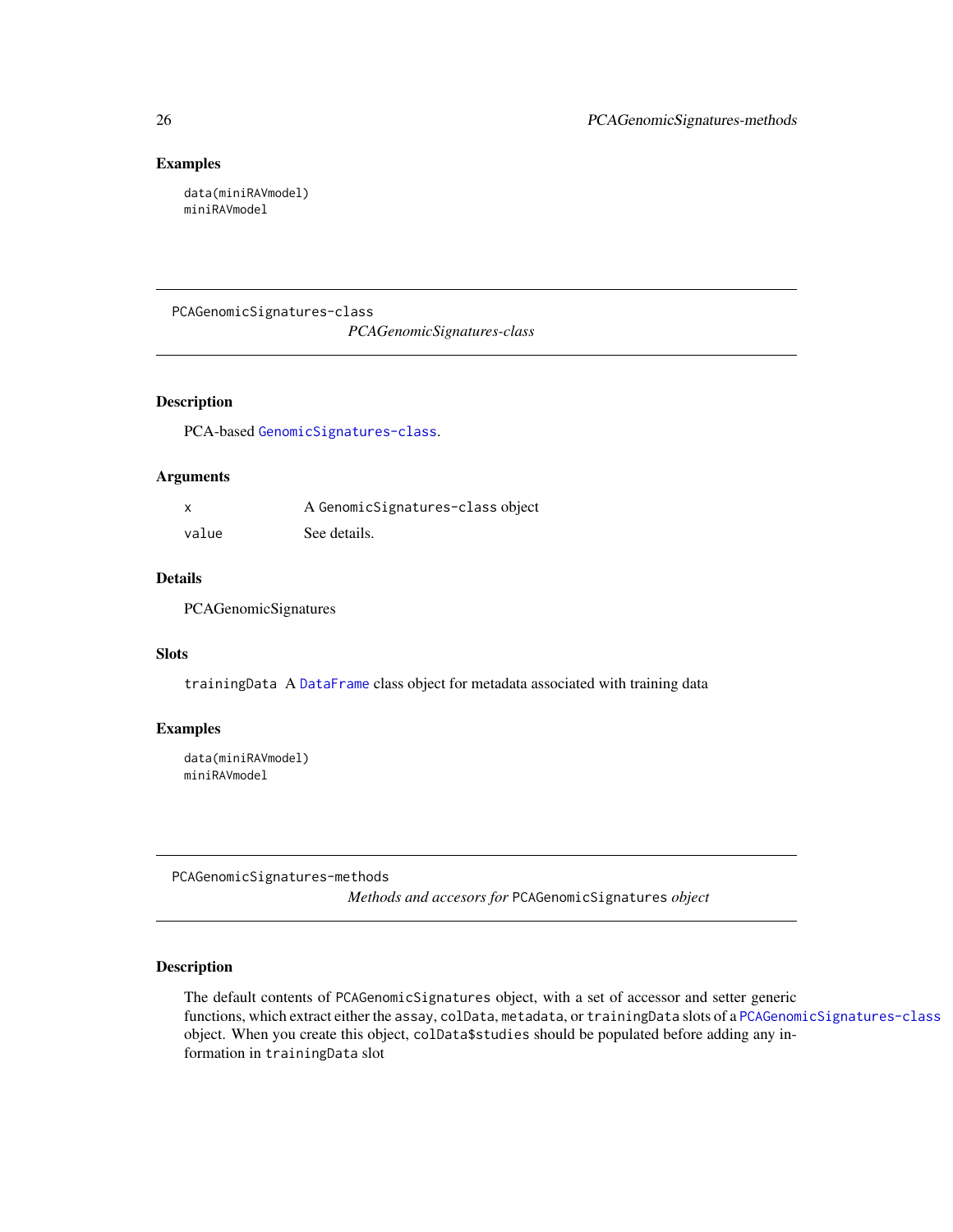#### Usage

```
## S4 replacement method for signature 'PCAGenomicSignatures'
studies(x) <- value
## S4 replacement method for signature 'PCAGenomicSignatures'
silhouetteWidth(x) <- value
## S4 replacement method for signature 'PCAGenomicSignatures'
gsea(x) <- value
## S4 replacement method for signature 'PCAGenomicSignatures'
trainingData(x) <- value
## S4 replacement method for signature 'PCAGenomicSignatures'
mesh(x) <- value
## S4 replacement method for signature 'PCAGenomicSignatures'
PCAsummary(x) < - value## S4 method for signature 'PCAGenomicSignatures'
studies(x)
## S4 method for signature 'PCAGenomicSignatures'
silhouetteWidth(x)
## S4 method for signature 'PCAGenomicSignatures'
gsea(x)
## S4 method for signature 'PCAGenomicSignatures'
trainingData(x)
## S4 method for signature 'PCAGenomicSignatures'
mesh(x)
## S4 method for signature 'PCAGenomicSignatures'
PCAsummary(x)
```
## S4 method for signature 'PCAGenomicSignatures' show(object)

# Arguments

| value     | See details.                  |
|-----------|-------------------------------|
| object, x | A PCAGenomicSignatures object |

#### Details

• RAVindex $(x)$ : RAVindex (= avgLoadings) containing genes x RAVs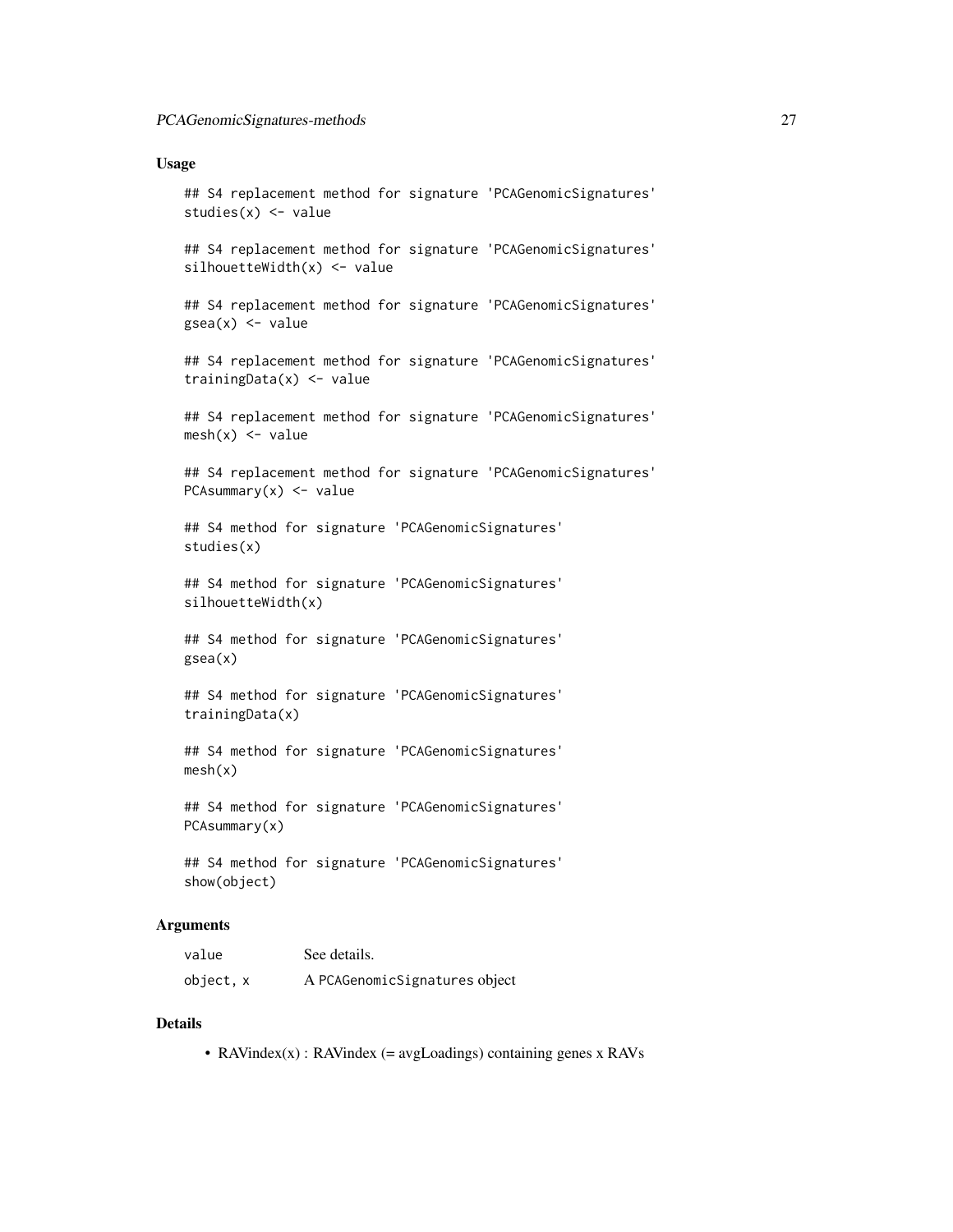- <span id="page-27-0"></span>• metadata(x)\$cluster : A vector of integers (from 1:k) indicating the cluster to which each PC is allocated.
- metadata(x)\$size : The number of PCs in each cluster.
- metadata $(x)$ \$k : The number of RAVs.
- metadata(x)\$n : The number of top PCs from each dataset.
- $\bullet$  metadata(x)\$geneSets : Name of the prior gene sets used to annotate average loadings.
- colData(x)\$studies : A list of character vectors containing studies contributing to each PC cluster.
- colData(x)\$gsea: A list of data frames. Each element is a subset of outputs from clusterProfiler::GSEA function.

#### Value

PCAGenomicSignatures object with multiple setters or accessors

#### **Slots**

trainingData A [DataFrame](#page-0-0) class object for metadata associated with training data

# **Setters**

Setter method values (i.e., function $(x)$  <- value):

- geneSets<-: A character vector containing the name of gene sets used to annotate average loadings
- studies < -: A list of character vectors containing gene sets used to annotate average loadings
- gsea<- : A list of gseaResult objects.
- metadata<-: A list object of metadata
- '\$<-' : A vector to replace the indicated column in colData

#### **Accessors**

All the accessors inherited from SummarizedExperiment are available and the additional accessors for PCAGenomicSignatures specific data are listed below.

- RAVindex : Equivalent to the assay(x)
- geneSets : Access the metadata(x)\$geneSets slot
- studies : Access the colData(x)\$studies slot
- gsea : Access the colData(x)\$gsea
- '\$' : Access a column in colData
- trainingData : Access the trainingData slot
- mesh : Access the trainingData(x)\$MeSH slot
- PCAsummary : Access the trainingData(x)\$PCAsummary slot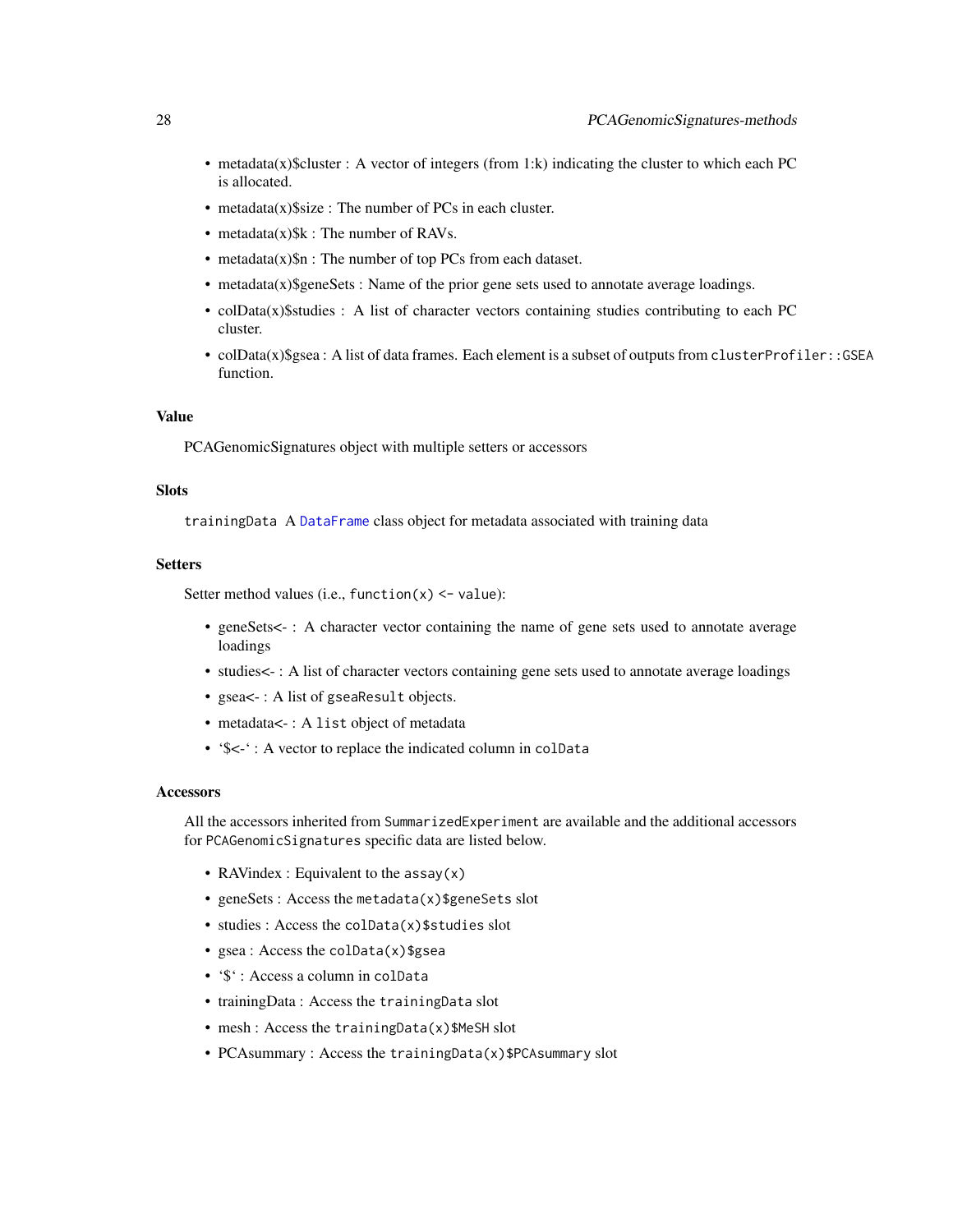#### <span id="page-28-0"></span>PCinRAV 29

# Examples

data(miniRAVmodel) miniRAVmodel

PCinRAV *Extract the list of PCs in a cluster*

# Description

A RAV model contain clusters of PCs from individual studies. This function extracts the names of the original PCs from the RAV model given the index in the RAV model.

# Usage

PCinRAV(RAVmodel, ind)

# Arguments

| RAVmodel | A PCAGenomicSignatures object |
|----------|-------------------------------|
| ind      | An index of RAV               |

# Value

A character vector of PC/study names

# Examples

```
data(miniRAVmodel)
PCinRAV(miniRAVmodel,695)
```
plotAnnotatedPCA *Two-dimentional PCA plot with the PC annotation*

# Description

Two-dimentional PCA plot with the PC annotation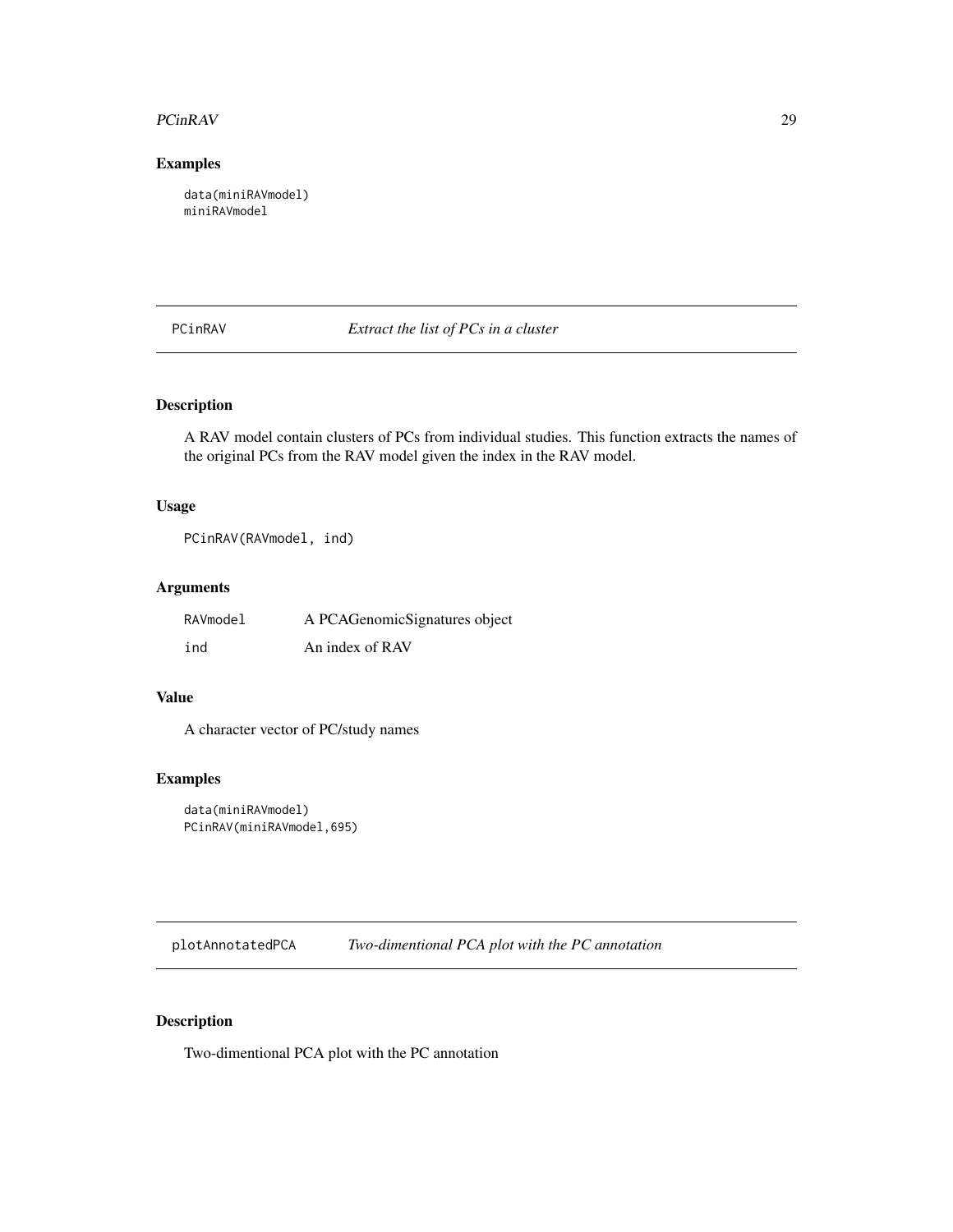# Usage

```
plotAnnotatedPCA(
  dataset,
  RAVmodel,
 PCnum,
  val<sub>_all</sub> = NULL,
  scoreCutoff = 0.5,
  nesCutoff = NULL,
  color_by = NULL,color_lab = NULL,
  trimed_pathway_len = 45
)
```
# Arguments

| A gene expression profile to be validated. Different classes of objects can be<br>used including ExpressionSet, SummarizedExperiment, RangedSummarized-<br>Experiment, or matrix. Rownames (genes) should be in symbol format. If it<br>is a matrix, genes should be in rows and samples in columns. |  |  |
|------------------------------------------------------------------------------------------------------------------------------------------------------------------------------------------------------------------------------------------------------------------------------------------------------|--|--|
| PCAGenomicSignatures-class object                                                                                                                                                                                                                                                                    |  |  |
| A numeric vector length of 2. It should be between 1 and 8.                                                                                                                                                                                                                                          |  |  |
| The output from validate                                                                                                                                                                                                                                                                             |  |  |
| A numeric value for the minimum correlation. Default 0.5.                                                                                                                                                                                                                                            |  |  |
| A numeric value for the minimum NES. Default is NULL and the suggested value<br>is $3$ .                                                                                                                                                                                                             |  |  |
| A named vector with the feature you want to color by. Name should be match<br>with the sample names of the dataset.                                                                                                                                                                                  |  |  |
| A name for color legend. If this argument is not provided, the color legend will<br>be labeled as "Color By" by default.                                                                                                                                                                             |  |  |
| trimed_pathway_len                                                                                                                                                                                                                                                                                   |  |  |
| Positive inter values, which is the display width of pathway names. Default is<br>45.                                                                                                                                                                                                                |  |  |
|                                                                                                                                                                                                                                                                                                      |  |  |

# Value

Scatter plot and the table with annotation. If enriched pathway didn't pass the scoreCutoff the table will be labeled as "No significant pathways". If any enriched pathway didn't pass the nesCutoff, it will labeled as NA.

# Examples

```
data(miniRAVmodel)
library(bcellViper)
data(bcellViper)
## Not run:
plotAnnotatedPCA(exprs(dset), miniRAVmodel, PCnum = c(1,2))
```
<span id="page-29-0"></span>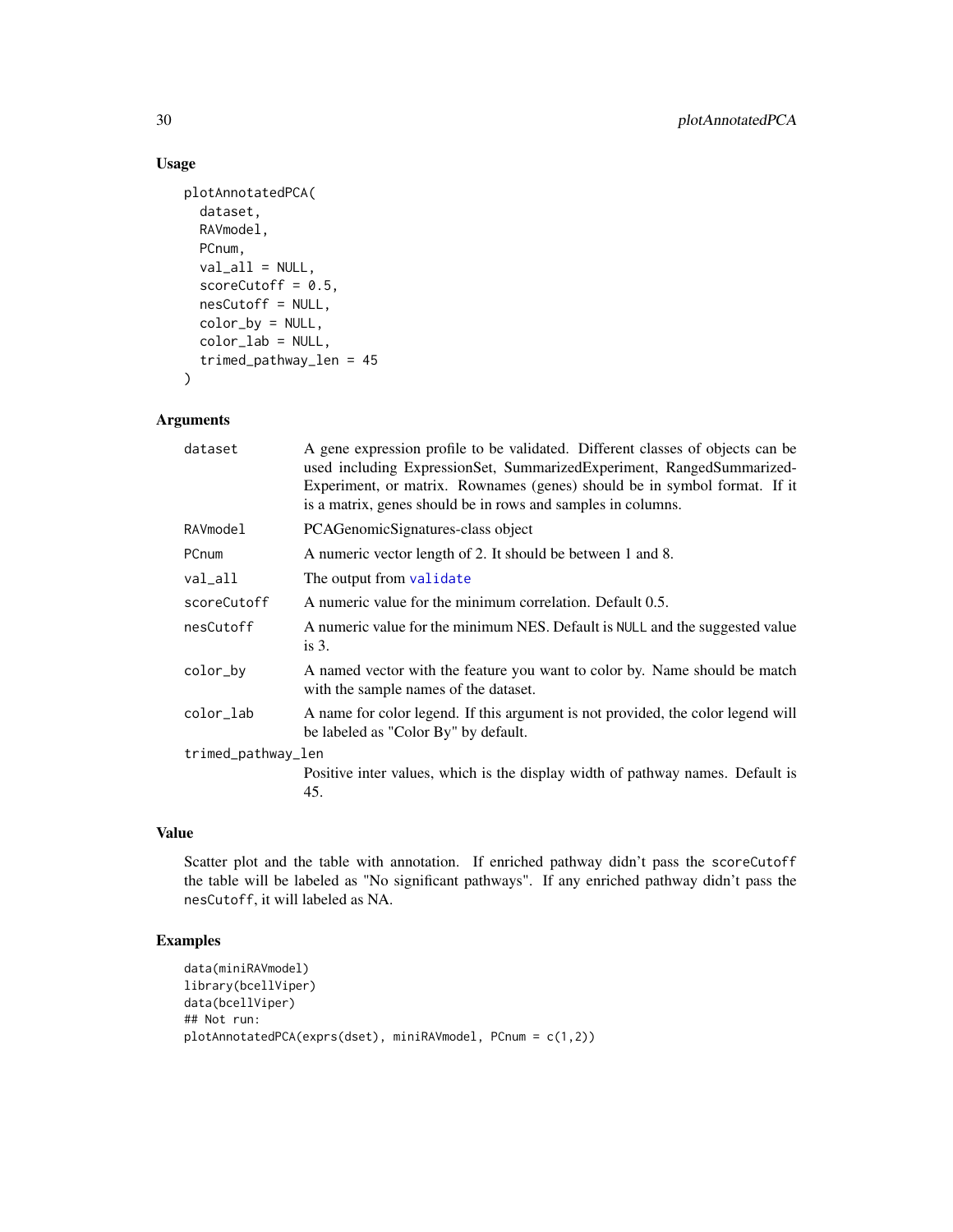# <span id="page-30-0"></span>plotValidate 31

## End(Not run)

# plotValidate *Plot validation results in an interactive graph*

# Description

There are three main information on the graph:

- x-axis : Pearson correlation coefficient. Higher value means that test dataset and RAV is more tightly associated with.
- y-axis : Silhouette width representing the quality of RAVs.
- size : The number of studies in each RAV. (= cluster size)
- color : Test dataset's PC number that validate each RAV. Because we used top 8 PCs of the test dataset, there are 8 categories.

#### Usage

```
plotValidate(
  val_all,
 minClusterSize = 2,
  swFilter = FALSE,
 minSilhouetteWidth = 0,interactive = FALSE,
 minClSize = NULL,
 maxClSize = NULL,
  colorPalette = "Dark2"
)
```
#### Arguments

| Output from validate function.                                                                                                                  |  |  |
|-------------------------------------------------------------------------------------------------------------------------------------------------|--|--|
| minClusterSize The minimum size of clusters to be included in the plotting. Default value is 2,<br>so any single-element clusters are excluded. |  |  |
| If swFilter=TRUE, only RAV above the cutoff, defined through minSilhouetteWidth<br>argument will be plotted. Default is swFilter=FALSE          |  |  |
| minSilhouetteWidth                                                                                                                              |  |  |
| A minimum average silhouette width to be plotted. Only effective under swFilter=TRUE<br>condition. Default is 0.                                |  |  |
| If set to TRUE, the output will be interactive plot. Default is FALSE.                                                                          |  |  |
| The minimum number of PCs in the clusters you want.                                                                                             |  |  |
| The maximum number of PCs in the clusters you want.                                                                                             |  |  |
| Default is Dark2. For other color options, please check scale_color_brewer                                                                      |  |  |
|                                                                                                                                                 |  |  |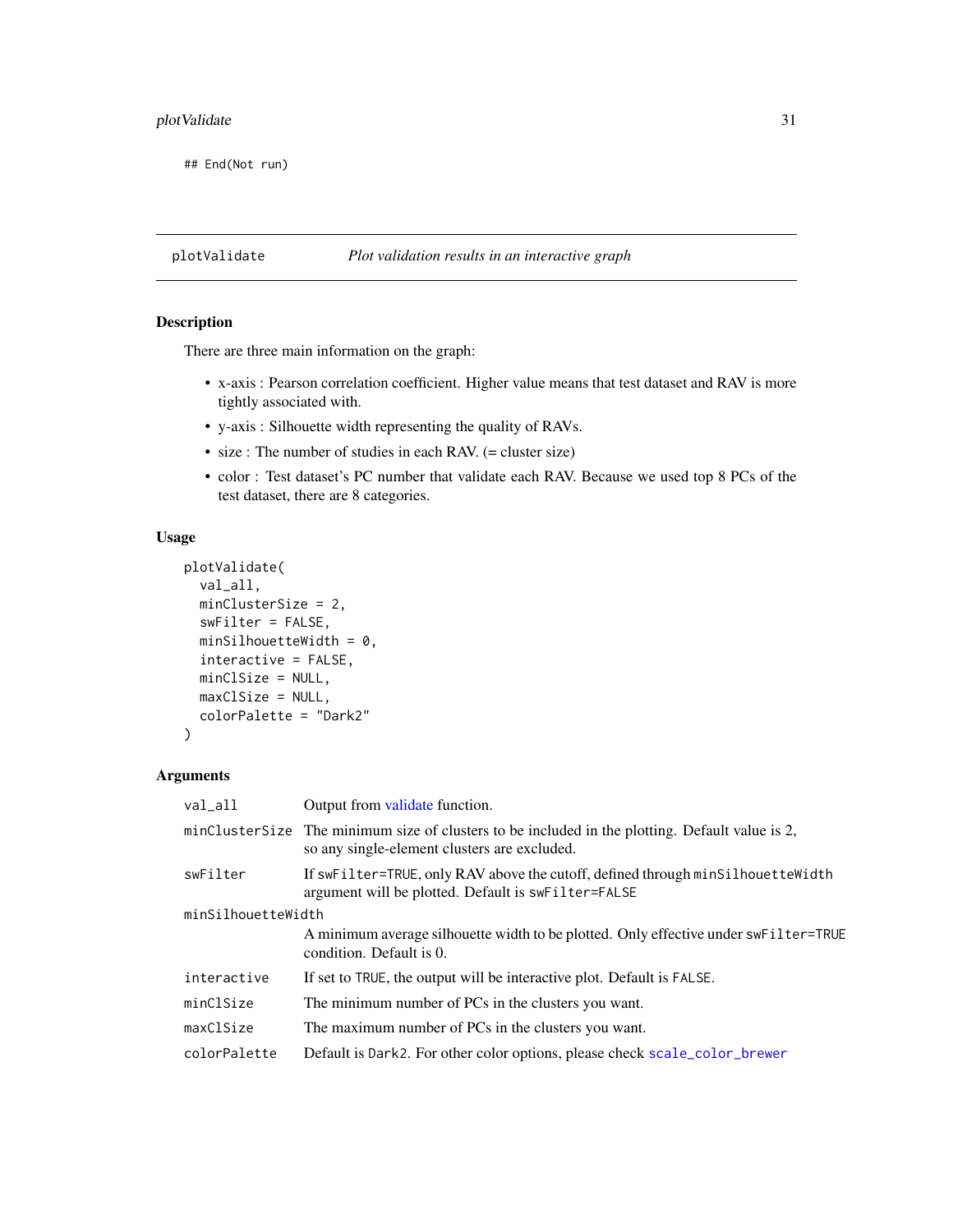# Value

a ggplot object

# Examples

```
data(miniRAVmodel)
library(bcellViper)
data(bcellViper)
val_all <- validate(dset, miniRAVmodel)
plotValidate(val_all)
```
res\_hcut *Subset of allZ matrix constructed from 8 CRC training datasets*

#### Description

Eight colorectal cancer microarray datasets were used to build RAVmodel and the intermediate file containing genes and top PCs from each dataset is named as allZ. Hierarchical clustering result of allZ is saved as res\_hcut.

# Usage

res\_hcut

# Format

hclust object from factoextra:: hcut function.

#### Author(s)

Sehyun Oh <shbrief@gmail.com>

rmNaInf *Remove rows with missing and Inf values from a matrix*

# Description

Remove rows with missing and Inf values from a matrix

#### Usage

rmNaInf(x)

#### Arguments

x A numeric matrix.

<span id="page-31-0"></span>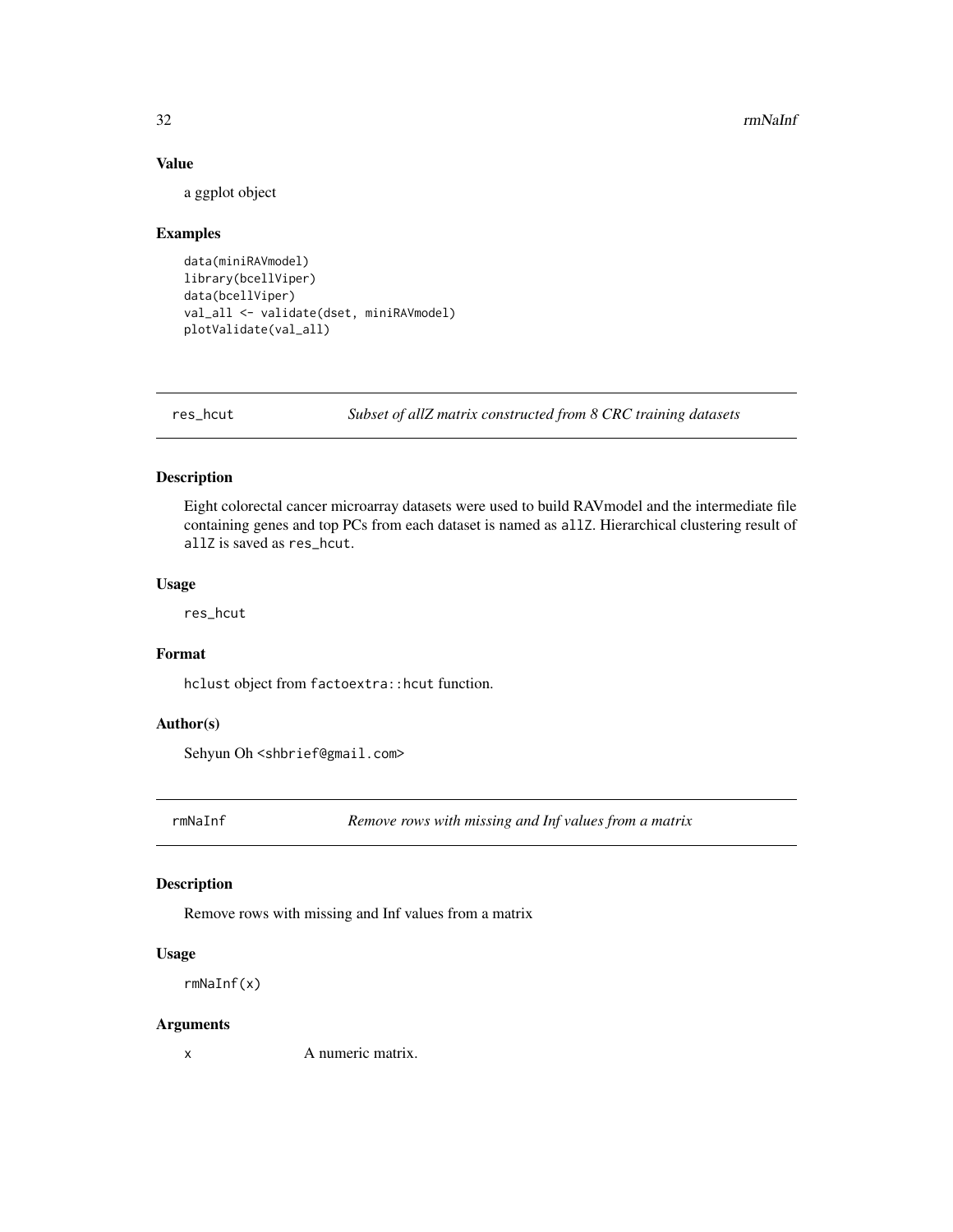#### <span id="page-32-0"></span>rowNorm 33

# Value

The updated input matrix where rows with NA and Inf values are removed.

# Examples

m = matrix(rnorm(100),ncol=10)  $m[1,1] = NA$  $m1 = r mNaInf(m)$ dim(m1)

#### <span id="page-32-1"></span>rowNorm *z-score each row of the data*

# Description

z-score each row of the data

#### Usage

rowNorm(x)

# Arguments

x A gene-expression matrix with genes in rows and samples in columns

#### Value

a matrix with each row mean centered and scaled by rowwise sd

#### References

<https://github.com/shbrief/PLIER/blob/master/R/Allfuncs.R>

#### Examples

 $x = matrix(rnorm(100), nc=10)$  $y = rowNorm(x)$ apply(y,1,mean)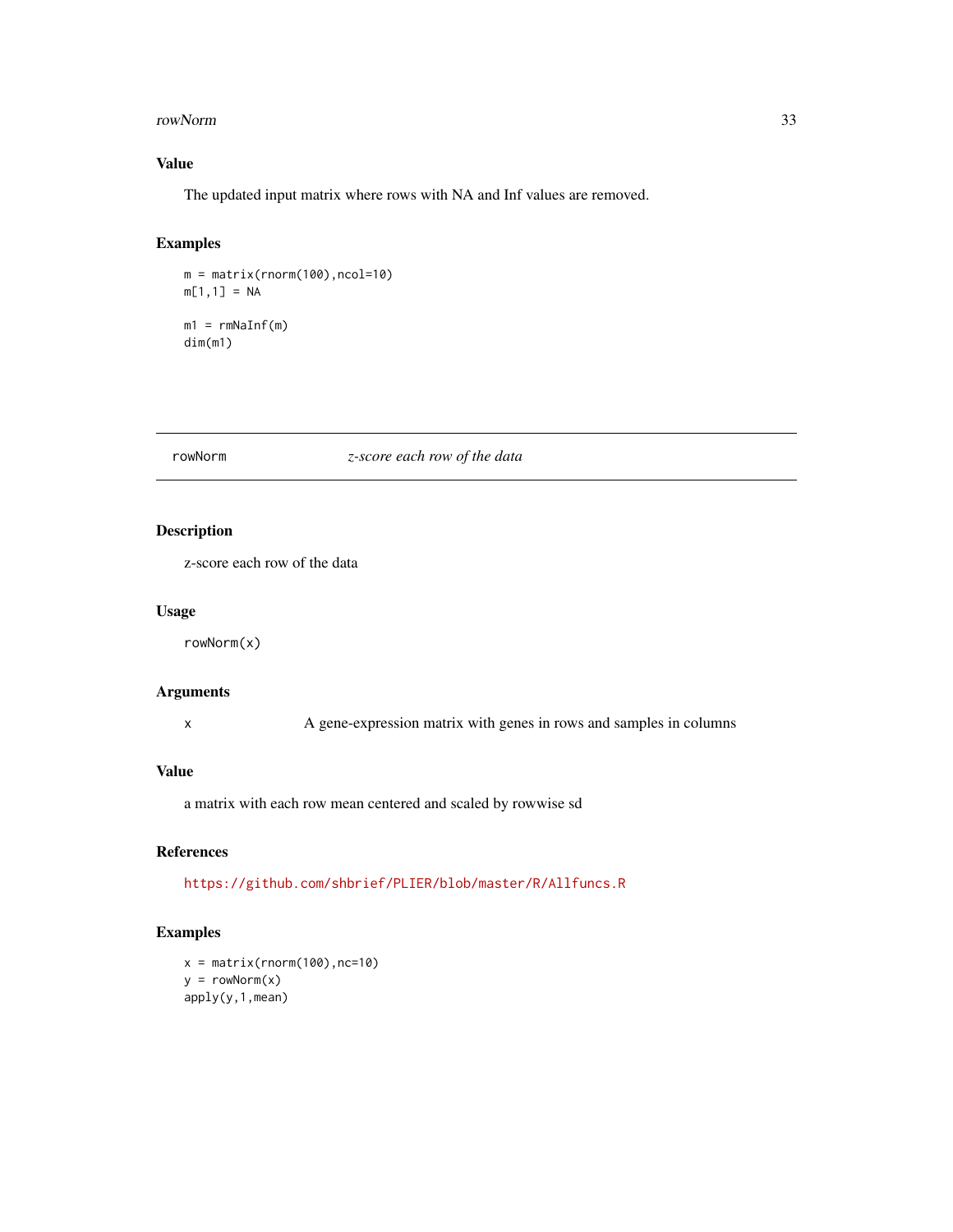<span id="page-33-0"></span>

# Description

This function is a wrapper of [GSEA](#page-0-0) function, making it applicable to a list of gene lists. Set seed for reproducible result.

### Usage

```
run_gsea(
  geneList,
 TERM2GENE,
 TERM2NAME,
 minGSSize = 10,
 maxGSsize = 500,
 pvalueCutoff = 0.05,
 verbose = FALSE,
  ...
)
```
# Arguments

| geneList     | A list of genes ordered by rank                                                               |
|--------------|-----------------------------------------------------------------------------------------------|
| TERM2GENE    | User input annotation of TERM TO GENE mapping, a data frame of 2 column<br>with term and gene |
| TERM2NAME    | User input of TERM TO NAME mapping, a data.frame of 2 column with term<br>and name. Optional. |
| minGSSize    | A minimum size of gene set to be analyzed                                                     |
| maxGSSize    | A maximum size of gene set to be analyzed                                                     |
| pvalueCutoff | p-value cutoff                                                                                |
| verbose      | Logical. Default is FALSE                                                                     |
| $\ddots$ .   | Any additional argument inherited from GSEA.                                                  |

#### Value

A list of gseaResult objects. If there is no enrichment result, NA will be returned.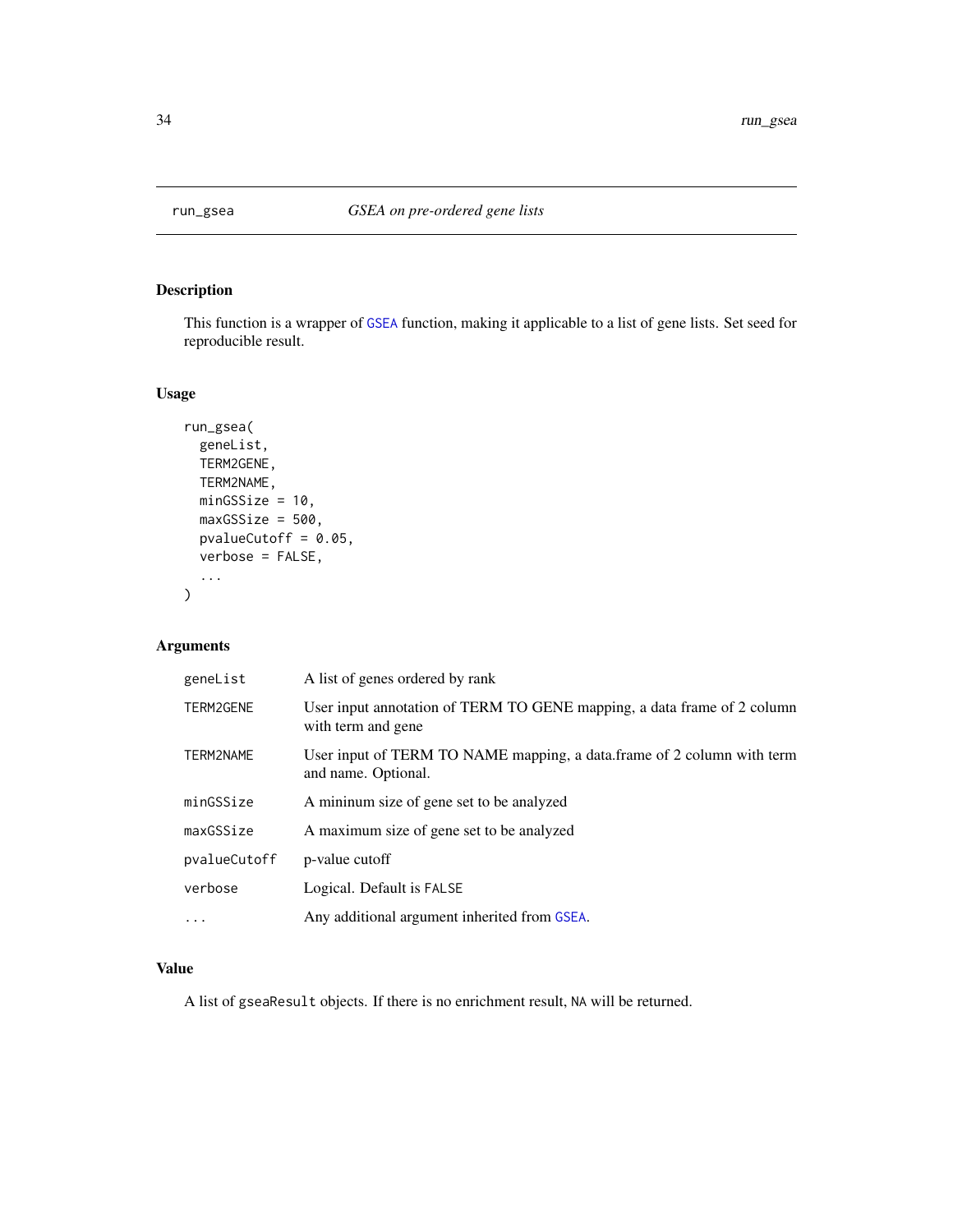<span id="page-34-0"></span>sampleScoreHeatmap *Plot heatmap of the sample scores*

# Description

Plot heatmap of the sample scores

#### Usage

```
sampleScoreHeatmap(
  score,
  dataName,
  modelName,
  cluster_rows = TRUE,
  cluster_columns = TRUE,
  show_row_names = TRUE,
  show_column_names = TRUE,
  row_names_gp = 0.7,
  column_names_gp = 5,
  ...
\overline{\phantom{a}}
```
# Arguments

| score             | An output from calculate Score function, which is a matrix with samples (row)<br>and PrcompClusters (column) If it is a simple vector, it will be converted to a<br>one-column matrix. |  |
|-------------------|----------------------------------------------------------------------------------------------------------------------------------------------------------------------------------------|--|
| dataName          | Title on the row. The name of the dataset to be scored.                                                                                                                                |  |
| modelName         | Title on the column. The RAV model used for scoring.                                                                                                                                   |  |
| cluster_rows      | A logical. Under the default (TRUE), rows will be clustered.                                                                                                                           |  |
| cluster_columns   |                                                                                                                                                                                        |  |
|                   | A logical. Under the default (TRUE), columns will be clustered.                                                                                                                        |  |
|                   | show_row_names Whether show row names. Default is TRUE, showing the row name.                                                                                                          |  |
| show_column_names |                                                                                                                                                                                        |  |
|                   | Whether show column names. Default is TRUE, showing the column name.                                                                                                                   |  |
| row_names_gp      | Graphic parameters for row names. The default is 0.7.                                                                                                                                  |  |
| column_names_gp   |                                                                                                                                                                                        |  |
|                   | Graphic parameters for column names. The default is 5.                                                                                                                                 |  |
| .                 | Any additional argument for Heatmap                                                                                                                                                    |  |
|                   |                                                                                                                                                                                        |  |

#### Value

A heatmap of the sample score. Rows represent samples and columns represent RAVs.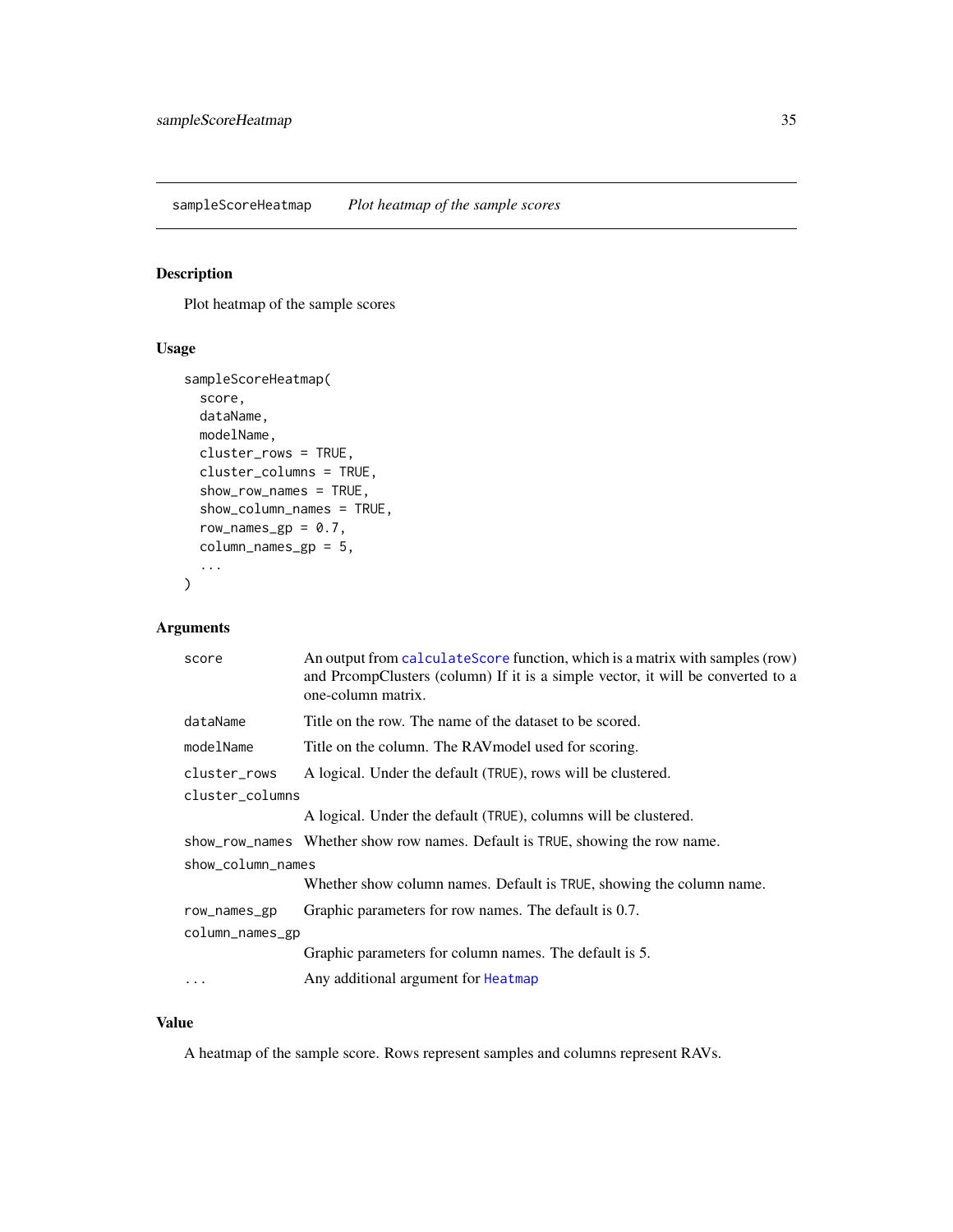# Examples

```
data(miniRAVmodel)
library(bcellViper)
data(bcellViper)
score <- calculateScore(dset, miniRAVmodel)
sampleScoreHeatmap(score, dataName="bcellViper", modelName="miniRAVmodel")
```
subsetEnrichedPathways

*Subset enriched pathways of RAV*

# Description

Subset enriched pathways of RAV

# Usage

```
subsetEnrichedPathways(
 RAVmodel,
 ind = NULL,n = 10,
 both = FALSE,
  include_nes = FALSE
)
```
# Arguments

| RAVmodel    | PCAGenomicSignatures object. Also an output from GSEA can be used.                                                                                      |
|-------------|---------------------------------------------------------------------------------------------------------------------------------------------------------|
| ind         | A numeric vector containing the RAV number you want to check enriched path-<br>ways. If not specified, this function returns results from all the RAVs. |
| n           | The number of top and bottom pathways to be selected based on normalized<br>enrichment score (NES).                                                     |
| both        | Default is FALSE, where only the top n pathways will be printed. If it is set to<br>TRUE, the output will contain both top and bottom n pathways.       |
| include_nes | Defalt is FALSE. If it set to TRUE, the output will include both description and<br>NES of the enriched pathway.                                        |

# Value

A DataFrame with top and bottom n pathways from the enrichment results.

<span id="page-35-0"></span>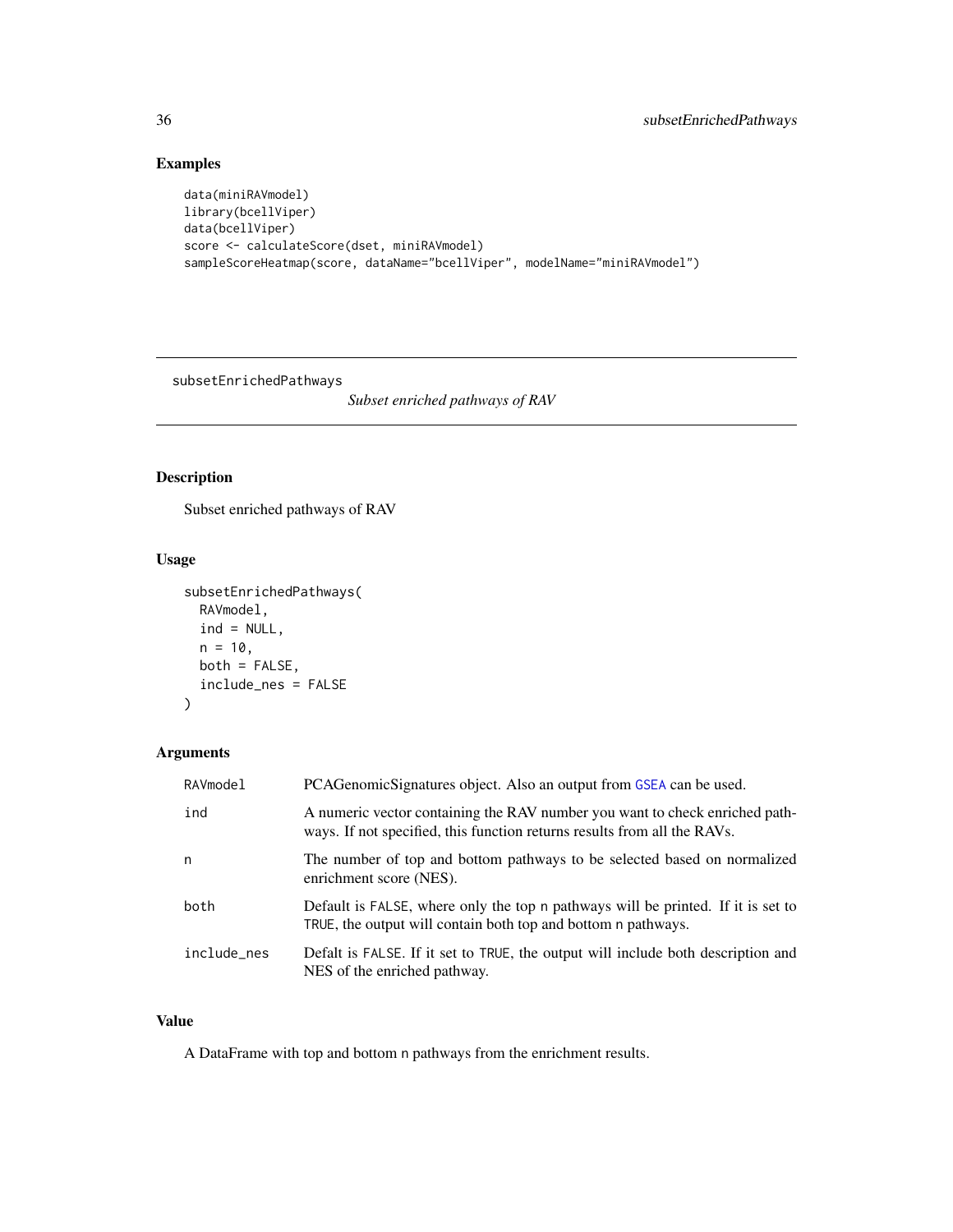# <span id="page-36-0"></span>subsetGSEA 37

# Examples

data(miniRAVmodel)

# all RAVS in model subsetEnrichedPathways(miniRAVmodel,n=5)

# only a specific RAV (note the colnames above) subsetEnrichedPathways(miniRAVmodel,ind=695,n=5)

subsetGSEA *Subset GSEA output*

# Description

Subset GSEA output

#### Usage

subsetGSEA(gseaRes, n = 20)

# Arguments

| gseaRes | An output from GSEA                               |
|---------|---------------------------------------------------|
| n       | A number of output to keep based on the abs (NES) |

#### Value

a subset the original gseaRes object

<span id="page-36-1"></span>validate *Validate new datasets*

#### Description

Validate new datasets

```
validate(
  dataset,
  RAVmodel,
  method = "pearson",
  maxFrom = "PC",level = "max",scale = FALSE
\mathcal{E}
```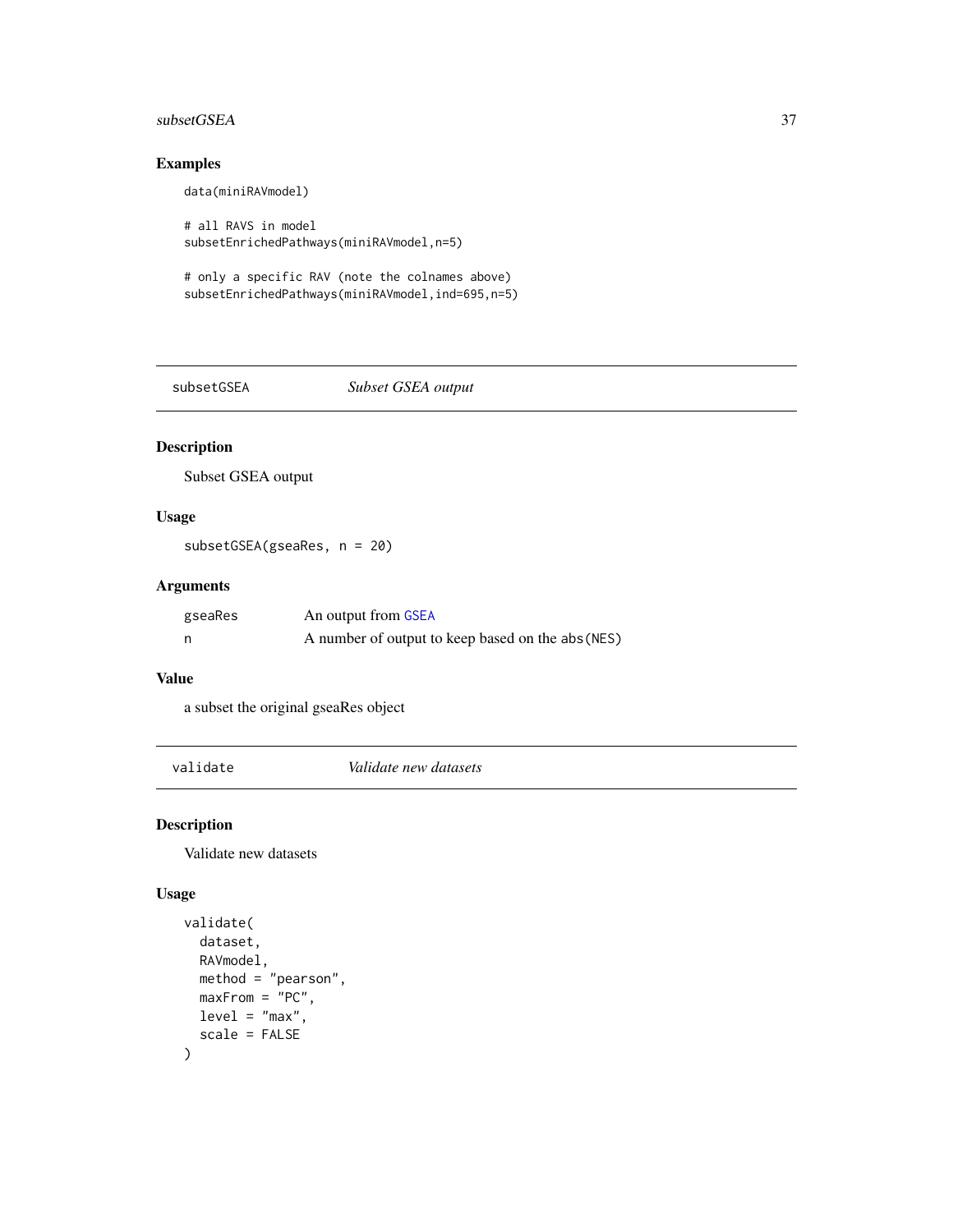#### <span id="page-37-0"></span>**Arguments**

| dataset  | Single or a named list of SummarizedExperiment (RangedSummarizedExperi-<br>ment, ExpressionSet or matrix) object(s). Gene names should be in 'symbol'<br>format. Currently, each dataset should have at least 8 samples.                                                                                                                                                 |
|----------|--------------------------------------------------------------------------------------------------------------------------------------------------------------------------------------------------------------------------------------------------------------------------------------------------------------------------------------------------------------------------|
| RAVmodel | PCAGenomicSignatures object.                                                                                                                                                                                                                                                                                                                                             |
| method   | A character string indicating which correlation coefficient is to be computed.<br>One of "pearson" (default), "kendall", or "spearman": can be abbreviated.                                                                                                                                                                                                              |
| maxFrom  | Select whether to display the maximum value from dataset's PCs or avgLoad-<br>ings. Under the default (maxFrom="PC"), the maximum correlation coefficient<br>from top 8 PCs for each avgLoading will be selected as an output. If you choose<br>(maxFrom="avgLoading"), the avgLoading with the maximum correlation co-<br>efficient with each PC will be in the output. |
| level    | Output format of validated result. Two options are available: c("max", "all").<br>Default is "max", which outputs the matrix containing only the maximum coef-<br>ficient. To get the coefficient of all $8$ PCs, set this argument as "all". level =<br>"all" can be used only for one dataset.                                                                         |
| scale    | Default is FALSE. If it is set to TRUE, dataset will be row normalized by rowNorm<br>function.                                                                                                                                                                                                                                                                           |

# Value

A data frame containing the maximum pearson correlation coefficient between the top 8 PCs of the dataset and pre-calculated average loadings (in row) of training datasets (score column). It also contains other metadata associated with each RAV: PC for one of the top 8 PCs of the dataset that results in the given score, sw for the average silhouette width of the RAV, cl\_size for the size of each RAV.

If the input for dataset argument is a list of different datasets, each row of the output represents a new dataset for test, and each column represents clusters from training datasets. If level = "all", a list containing the matrices of the pearson correlation coefficient between all top 8 PCs of the datasets and avgLoading.

# Examples

```
data(miniRAVmodel)
library(bcellViper)
data(bcellViper)
validate(dset, miniRAVmodel)
validate(dset, miniRAVmodel, maxFrom = "avgLoading")
```
validatedSignatures *Validation result in data frame*

#### Description

Validation result in data frame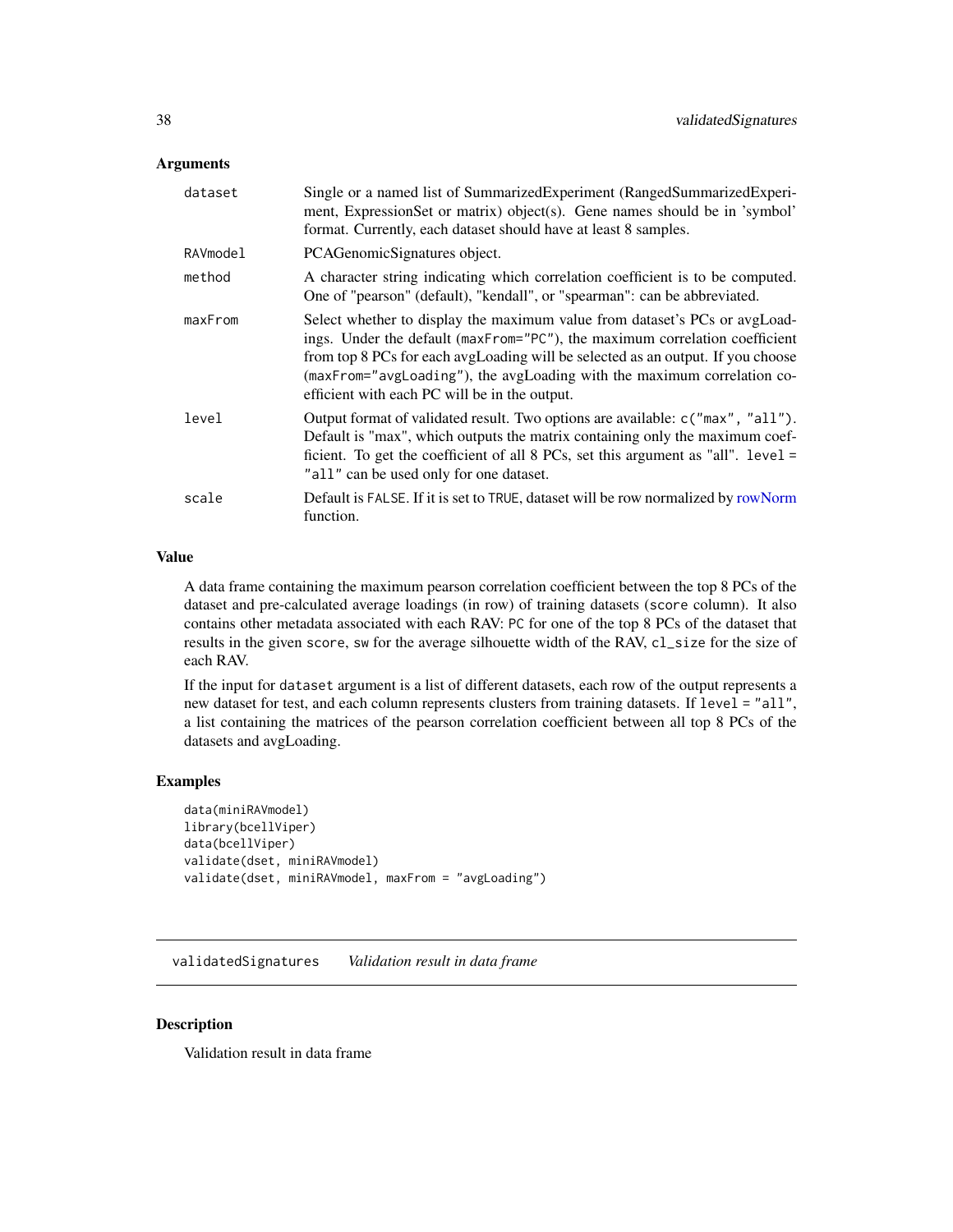<span id="page-38-0"></span>validatedSignatures 39

# Usage

```
validatedSignatures(
  val_all,
 RAVmodel,
 num.out = 5,
  scoreCutoff = NULL,
  swCutoff = NULL,
  clsizeCutoff = NULL,
  indexOnly = FALSE,
 whichPC = NULL,
  filterMessage = TRUE
)
```
# Arguments

| val_all       | An output matrix from validate function. If this input is from multiple datasets,<br>only scoreCutoff argument will be considered and other inputs will be ignored.                                                     |
|---------------|-------------------------------------------------------------------------------------------------------------------------------------------------------------------------------------------------------------------------|
| RAVmodel      | PCAGenomicSignatures-class object. RAV model used to prepare val_all in-<br>put.                                                                                                                                        |
| num.out       | A number of highly validated RAVs to output. Default is 5. If any of the cutoff<br>parameters are provided, num.out or the number of filtered RAVs, whichever<br>smaller, will be chosen.                               |
| scoreCutoff   | A numeric value for the minimum correlation. For multi-studies case, the default<br>is $0.7$ .                                                                                                                          |
| swCutoff      | A numeric value for the minimum average silhouette width.                                                                                                                                                               |
| clsizeCutoff  | An integer value for the minimum cluster size.                                                                                                                                                                          |
| indexOnly     | A logical. Under the default $(= FALSE)$ , the detailed information on validated<br>RAVs, such as score, average silhouette width, cluster size, is printed. If it is set<br>TRUE, only the RAV number will be printed. |
| whichPC       | An integer value between 1 and 8. PC number of your data to check the validated<br>signatures with. Under the default (NULL), it outputs top scored signatures with<br>any PC of your data.                             |
| filterMessage | A logical. Under the default TRUE, any output RAV belong to the filtering list<br>will give a message. Silence this message with filterMessage=FALSE. You can<br>check the filter list using data("filterList").        |

# Value

A subset of the input matrix, which meets the given condition.

# Examples

```
data(miniRAVmodel)
library(bcellViper)
data(bcellViper)
val_all <- validate(dset, miniRAVmodel)
validatedSignatures(val_all, miniRAVmodel, num.out = 3, scoreCutoff = 0)
```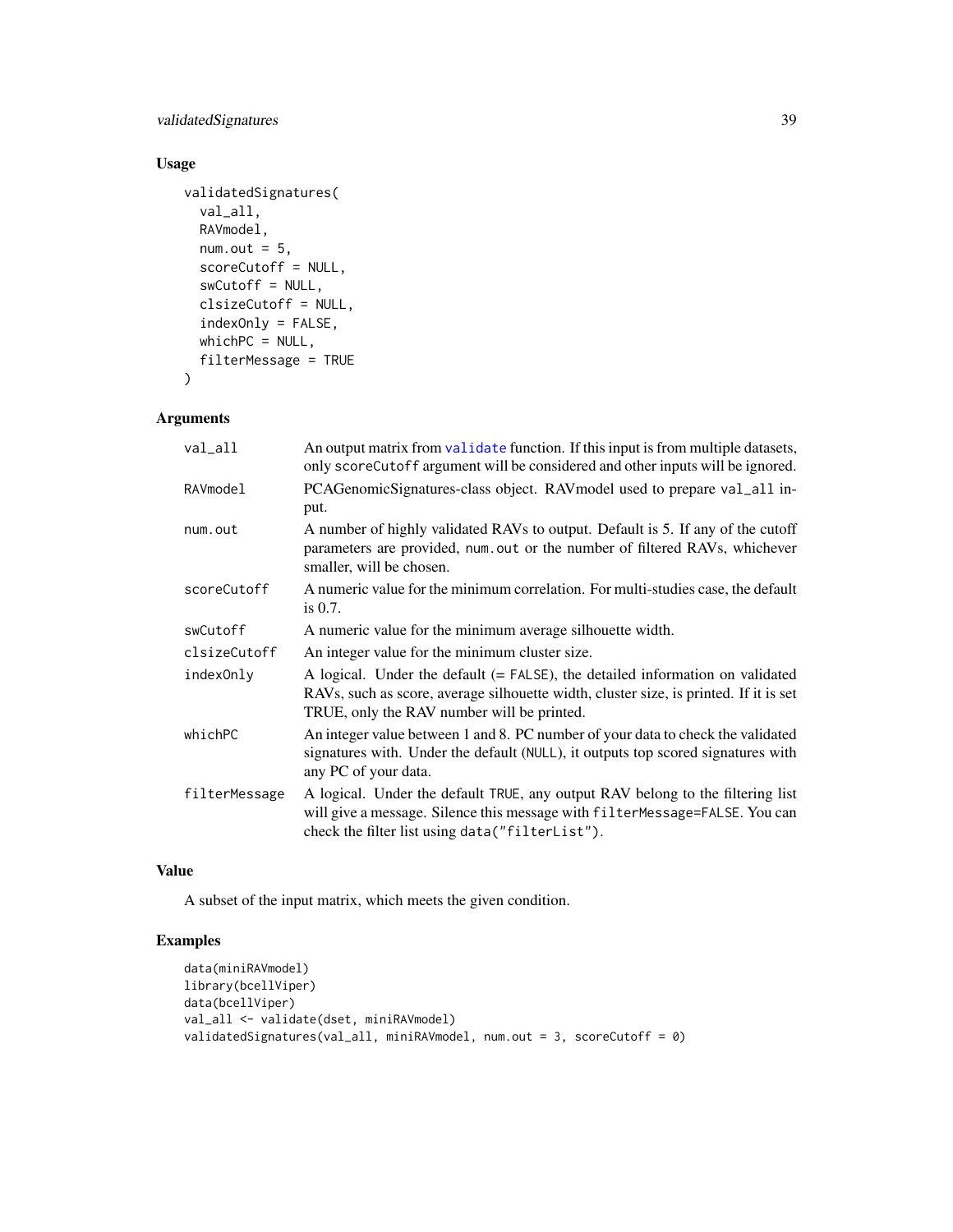# <span id="page-39-0"></span>**Index**

∗ datasets droplist, [10](#page-9-0) filterList, [11](#page-10-0) ∗ data miniAllZ, [22](#page-21-0) miniRAVmodel, [22](#page-21-0) miniTCGA, [23](#page-22-0) res\_hcut, [32](#page-31-0) .PCAGenomicSignatures *(*PCAGenomicSignatures-class*)*, [26](#page-25-0) .RAVName, [4](#page-3-0) .calculateSilhouetteWidth, [3](#page-2-0) .loadingCor, [4](#page-3-0)

annotatePC, [5](#page-4-0) annotateRAV, [6](#page-5-0) availableRAVmodel, [7](#page-6-0) availableRAVmodel(), *[16](#page-15-0)*

```
buildAvgLoading, 7, 14
```
calculateScore, [8,](#page-7-0) *[35](#page-34-0)* colData *(*GenomicSignatures-methods*)*, [15](#page-14-0)

DataFrame, *[24](#page-23-0)[–26](#page-25-0)*, *[28](#page-27-0)* drawWordcloud, [9](#page-8-0) droplist, [10](#page-9-0)

```
extractPC, 11
```
filterList, [11](#page-10-0) findKeywordInRAV, [12](#page-11-0) findSignature, [13](#page-12-0) findStudiesInCluster, [13](#page-12-0)

```
geneSets (GenomicSignatures-methods), 15
geneSets,GenomicSignatures-method
        (GenomicSignatures-methods), 15
geneSets<- (GenomicSignatures-methods),
        15
```
geneSets<-,GenomicSignatures-method *(*GenomicSignatures-methods*)*, [15](#page-14-0) GenomicSignatures-class, [14](#page-13-0) GenomicSignatures-methods, [15](#page-14-0) getModel, *[7](#page-6-0)*, [16](#page-15-0) getRAVInfo, [17](#page-16-0) getStudyInfo, [18](#page-17-0) GSEA, *[34](#page-33-0)*, *[36,](#page-35-0) [37](#page-36-0)* gsea *(*PCAGenomicSignatures-methods*)*, [26](#page-25-0) gsea,PCAGenomicSignatures-method *(*PCAGenomicSignatures-methods*)*, [26](#page-25-0) gsea<- *(*PCAGenomicSignatures-methods*)*, [26](#page-25-0) gsea<-,PCAGenomicSignatures-method *(*PCAGenomicSignatures-methods*)*, [26](#page-25-0) Heatmap, *[19,](#page-18-0) [20](#page-19-0)*, *[35](#page-34-0)* heatmapTable, [18](#page-17-0) kmeans, *[3](#page-2-0)* makeGeneList, [20](#page-19-0) mesh *(*PCAGenomicSignatures-methods*)*, [26](#page-25-0) mesh,PCAGenomicSignatures-method *(*PCAGenomicSignatures-methods*)*, [26](#page-25-0) mesh<- *(*PCAGenomicSignatures-methods*)*, [26](#page-25-0) mesh<-,PCAGenomicSignatures-method *(*PCAGenomicSignatures-methods*)*, [26](#page-25-0) meshTable, [21](#page-20-0) metadata *(*GenomicSignatures-methods*)*, [15](#page-14-0) miniAllZ, [22](#page-21-0) miniRAVmodel, [22](#page-21-0) miniTCGA, [23](#page-22-0) msigdb\_gsea, [23](#page-22-0)

```
p.adjust, 24
```